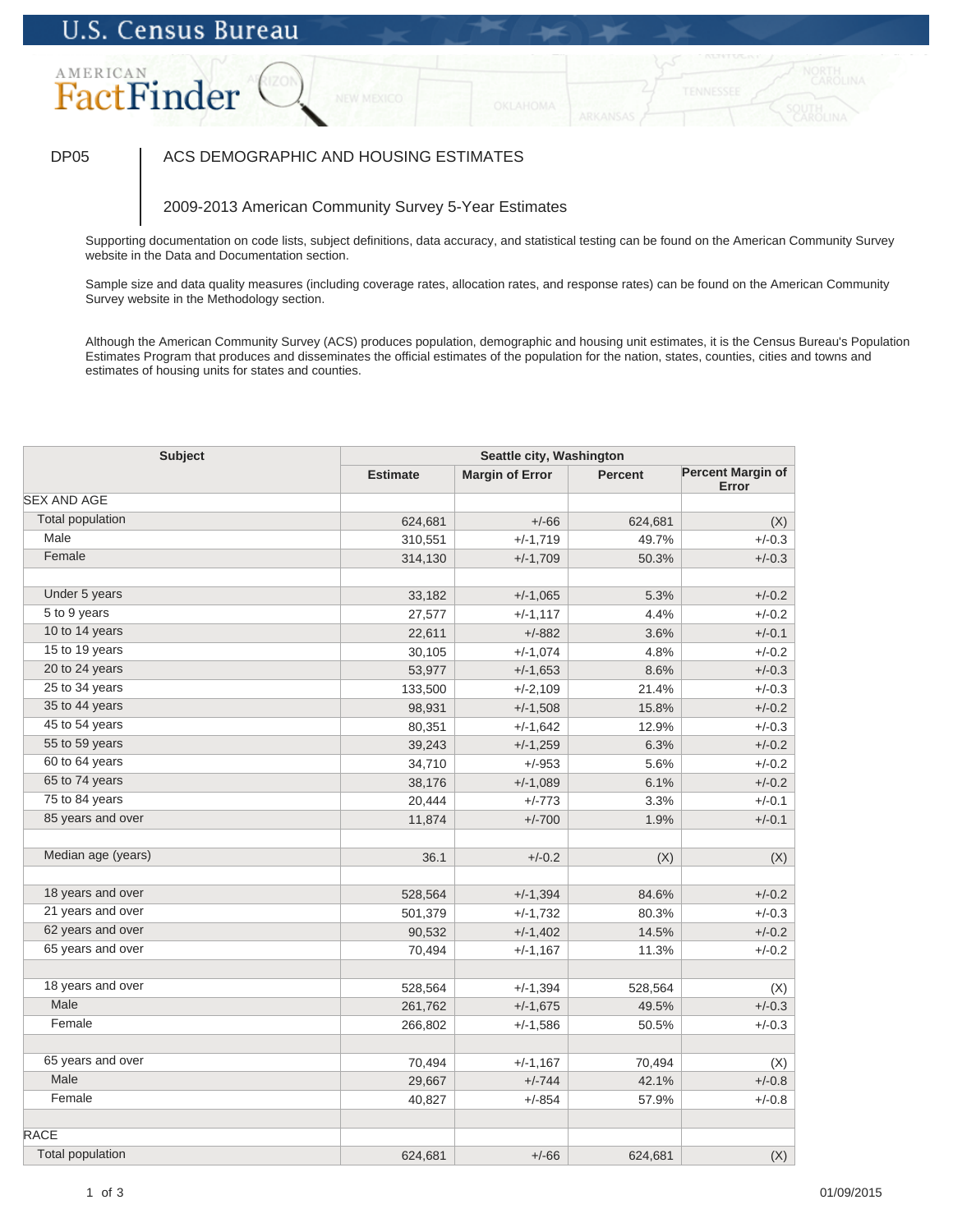| <b>Subject</b>                                      | Seattle city, Washington |                        |                |                                   |  |
|-----------------------------------------------------|--------------------------|------------------------|----------------|-----------------------------------|--|
|                                                     | <b>Estimate</b>          | <b>Margin of Error</b> | <b>Percent</b> | <b>Percent Margin of</b><br>Error |  |
| One race                                            | 591,961                  | $+/-1,676$             | 94.8%          | $+/-0.3$                          |  |
| Two or more races                                   | 32,720                   | $+/-1,684$             | 5.2%           | $+/-0.3$                          |  |
|                                                     |                          |                        |                |                                   |  |
| One race                                            | 591,961                  | $+/-1,676$             | 94.8%          | $+/-0.3$                          |  |
| White                                               | 440,866                  | $+/-2,902$             | 70.6%          | $+/-0.5$                          |  |
| <b>Black or African American</b>                    | 46,310                   | $+/-1,884$             | 7.4%           | $+/-0.3$                          |  |
| American Indian and Alaska Native                   | 4,474                    | $+/-533$               | 0.7%           | $+/-0.1$                          |  |
| Cherokee tribal grouping                            | 112                      | $+/-113$               | 0.0%           | $+/-0.1$                          |  |
| Chippewa tribal grouping                            | 151                      | $+/-98$                | 0.0%           | $+/-0.1$                          |  |
| Navajo tribal grouping                              | 64                       | $+/-53$                | 0.0%           | $+/-0.1$                          |  |
| Sioux tribal grouping                               | 85                       | $+/-64$                | 0.0%           | $+/-0.1$                          |  |
| Asian                                               | 87,953                   | $+/-2,384$             | 14.1%          | $+/-0.4$                          |  |
| Asian Indian                                        | 5,398                    | $+/-878$               | 0.9%           | $+/-0.1$                          |  |
| Chinese                                             | 26,633                   | $+/-1,524$             | 4.3%           | $+/-0.2$                          |  |
| Filipino                                            | 15,273                   | $+/-1,696$             | 2.4%           | $+/-0.3$                          |  |
| Japanese                                            | 8,538                    | $+/-823$               | 1.4%           | $+/-0.1$                          |  |
| Korean                                              | 6,646                    | $+/-630$               | 1.1%           | $+/-0.1$                          |  |
| Vietnamese                                          | 13,576                   | $+/-1,462$             | 2.2%           | $+/-0.2$                          |  |
| <b>Other Asian</b>                                  | 11,889                   | $+/-1,439$             | 1.9%           | $+/-0.2$                          |  |
| Native Hawaiian and Other Pacific Islander          | 2,567                    | $+/-614$               | 0.4%           | $+/-0.1$                          |  |
| Native Hawaiian                                     | 467                      | $+/-382$               | 0.1%           | $+/-0.1$                          |  |
| Guamanian or Chamorro                               | 395                      | $+/-242$               | 0.1%           | $+/-0.1$                          |  |
| Samoan                                              | 1,174                    | $+/-437$               | 0.2%           | $+/-0.1$                          |  |
| <b>Other Pacific Islander</b>                       | 531                      | $+/-241$               | 0.1%           | $+/-0.1$                          |  |
| Some other race                                     | 9,791                    | $+/-1,264$             | 1.6%           | $+/-0.2$                          |  |
| Two or more races                                   | 32,720                   | $+/-1,684$             | 5.2%           | $+/-0.3$                          |  |
| White and Black or African American                 |                          | $+/-606$               | 0.8%           | $+/-0.1$                          |  |
| White and American Indian and Alaska Native         | 4,768<br>5,102           | $+/-649$               | 0.8%           | $+/-0.1$                          |  |
| White and Asian                                     |                          |                        | 2.1%           | $+/-0.1$                          |  |
| Black or African American and American Indian and   | 12,909                   | $+/-931$               |                | $+/-0.1$                          |  |
| Alaska Native                                       | 1,291                    | $+/-356$               | 0.2%           |                                   |  |
| Race alone or in combination with one or more other |                          |                        |                |                                   |  |
| races                                               |                          |                        |                |                                   |  |
| <b>Total population</b>                             | 624,681                  | $+/-66$                | 624,681        | (X)                               |  |
| White                                               | 469,454                  | $+/-2,655$             | 75.2%          | $+/-0.4$                          |  |
| <b>Black or African American</b>                    | 55,855                   | $+/-1,940$             | 8.9%           | $+/-0.3$                          |  |
| American Indian and Alaska Native                   | 13,482                   | $+/-1,074$             | 2.2%           | $+/-0.2$                          |  |
| Asian                                               | 105,151                  | $+/-2,326$             | 16.8%          | $+/-0.4$                          |  |
| Native Hawaiian and Other Pacific Islander          | 5,436                    | $+/-773$               | 0.9%           | $+/-0.1$                          |  |
| Some other race                                     | 12,311                   | $+/-1,385$             | 2.0%           | $+/-0.2$                          |  |
| <b>HISPANIC OR LATINO AND RACE</b>                  |                          |                        |                |                                   |  |
| Total population                                    | 624,681                  | $+/-66$                | 624,681        | (X)                               |  |
| Hispanic or Latino (of any race)                    | 40,110                   | $+/-1,907$             | 6.4%           | $+/-0.3$                          |  |
| Mexican                                             | 25,744                   | $+/-1,564$             | 4.1%           | $+/-0.3$                          |  |
| Puerto Rican                                        | 1,839                    | $+/-454$               | 0.3%           | $+/-0.1$                          |  |
| Cuban                                               | 1,068                    | $+/-332$               | 0.2%           | $+/-0.1$                          |  |
| Other Hispanic or Latino                            | 11,459                   | $+/-1,118$             | 1.8%           | $+/-0.2$                          |  |
| Not Hispanic or Latino                              | 584,571                  | $+/-1,913$             | 93.6%          | $+/-0.3$                          |  |
| White alone                                         | 416,569                  | $+/-2,800$             | 66.7%          | $+/-0.4$                          |  |
| Black or African American alone                     | 45,193                   | $+/-1,828$             | 7.2%           | $+/-0.3$                          |  |
| American Indian and Alaska Native alone             | 3,360                    | $+/-407$               | 0.5%           | $+/-0.1$                          |  |
| Asian alone                                         | 87,555                   | $+/-2,398$             | 14.0%          | $+/-0.4$                          |  |
| Native Hawaiian and Other Pacific Islander alone    | 2,567                    | +/-614                 | 0.4%           | $+/-0.1$                          |  |
| Some other race alone                               | 925                      | $+/-271$               | 0.1%           | $+/-0.1$                          |  |
| Two or more races                                   | 28,402                   | $+/-1,575$             | 4.5%           | $+/-0.3$                          |  |
| Two races including Some other race                 | 407                      | $+/-151$               | 0.1%           | $+/-0.1$                          |  |
| Two races excluding Some other race, and Three      | 27,995                   | $+/-1,563$             | 4.5%           | $+/-0.3$                          |  |
| or more races                                       |                          |                        |                |                                   |  |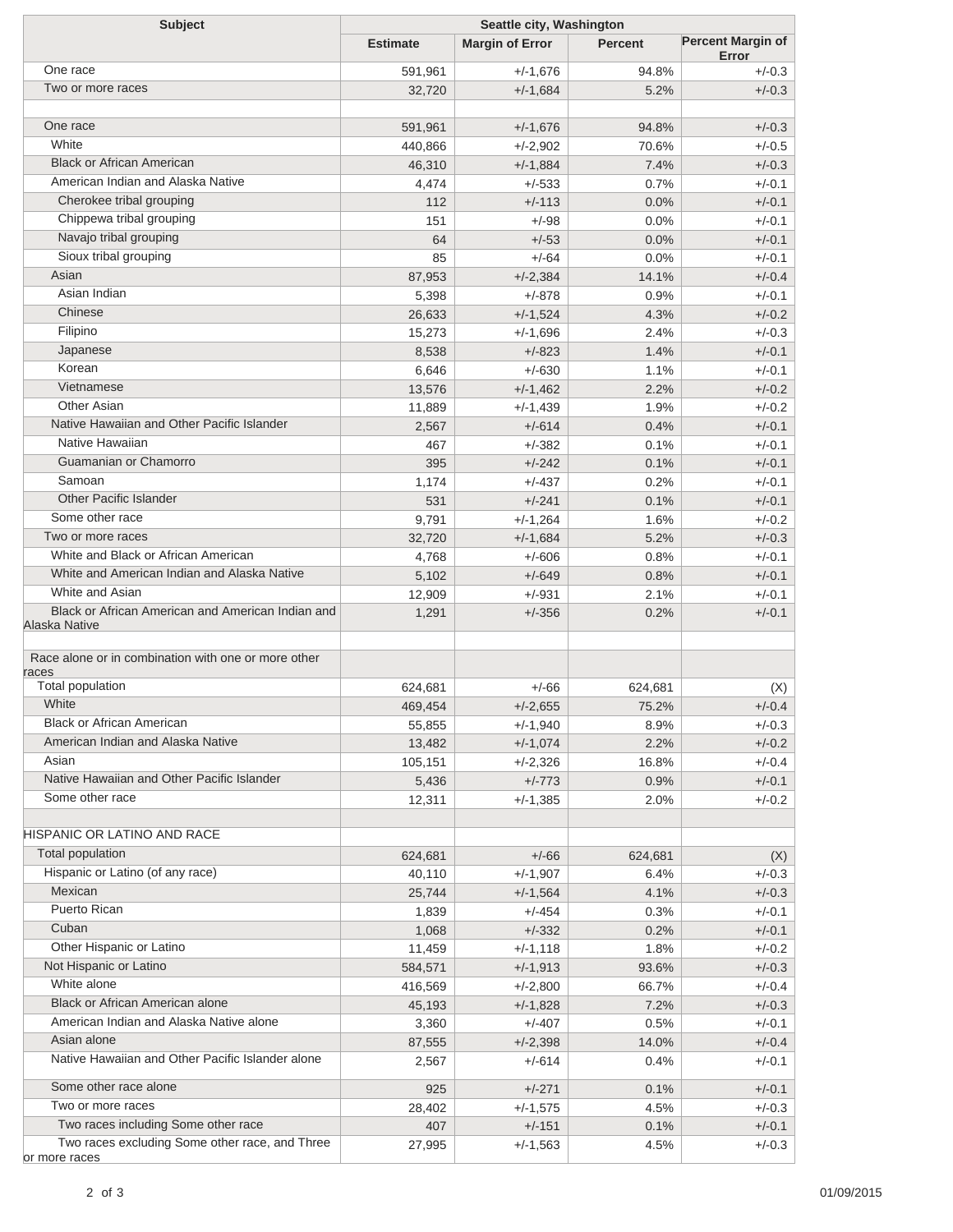| <b>Subject</b>      | Seattle city, Washington |                        |                |                                   |
|---------------------|--------------------------|------------------------|----------------|-----------------------------------|
|                     | <b>Estimate</b>          | <b>Margin of Error</b> | <b>Percent</b> | <b>Percent Margin of</b><br>Error |
|                     |                          |                        |                |                                   |
| Total housing units | 309,205                  | $+/-1.896$             | (X)            | (X)                               |

The ACS questions on Hispanic origin and race were revised in 2008 to make them consistent with the Census 2010 question wording. Any changes in estimates for 2008 and beyond may be due to demographic changes, as well as factors including questionnaire changes, differences in ACS population controls, and methodological differences in the population estimates, and therefore should be used with caution. For a summary of questionnaire changes see http://www.census.gov/acs/www/methodology/questionnaire\_changes/. For more information about changes in the estimates see http://www.census.gov/population/hispanic/files/acs08researchnote.pdf.

For more information on understanding race and Hispanic origin data, please see the Census 2010 Brief entitled, Overview of Race and Hispanic Origin: 2010, issued March 2011. (pdf format)

While the 2009-2013 American Community Survey (ACS) data generally reflect the February 2013 Office of Management and Budget (OMB) definitions of metropolitan and micropolitan statistical areas; in certain instances the names, codes, and boundaries of the principal cities shown in ACS tables may differ from the OMB definitions due to differences in the effective dates of the geographic entities.

Estimates of urban and rural population, housing units, and characteristics reflect boundaries of urban areas defined based on Census 2010 data. As a result, data for urban and rural areas from the ACS do not necessarily reflect the results of ongoing urbanization.

Source: U.S. Census Bureau, 2009-2013 5-Year American Community Survey

#### Explanation of Symbols:

sample cases is too small.

 1. An '\*\*' entry in the margin of error column indicates that either no sample observations or too few sample observations were available to compute a standard error and thus the margin of error. A statistical test is not appropriate.

 2. An '-' entry in the estimate column indicates that either no sample observations or too few sample observations were available to compute an estimate, or a ratio of medians cannot be calculated because one or both of the median estimates falls in the lowest interval or upper interval of an open-ended distribution.

3. An '-' following a median estimate means the median falls in the lowest interval of an open-ended distribution.

4. An '+' following a median estimate means the median falls in the upper interval of an open-ended distribution.

 5. An '\*\*\*' entry in the margin of error column indicates that the median falls in the lowest interval or upper interval of an open-ended distribution. A statistical test is not appropriate.

 6. An '\*\*\*\*\*' entry in the margin of error column indicates that the estimate is controlled. A statistical test for sampling variability is not appropriate. 7. An 'N' entry in the estimate and margin of error columns indicates that data for this geographic area cannot be displayed because the number of

8. An '(X)' means that the estimate is not applicable or not available.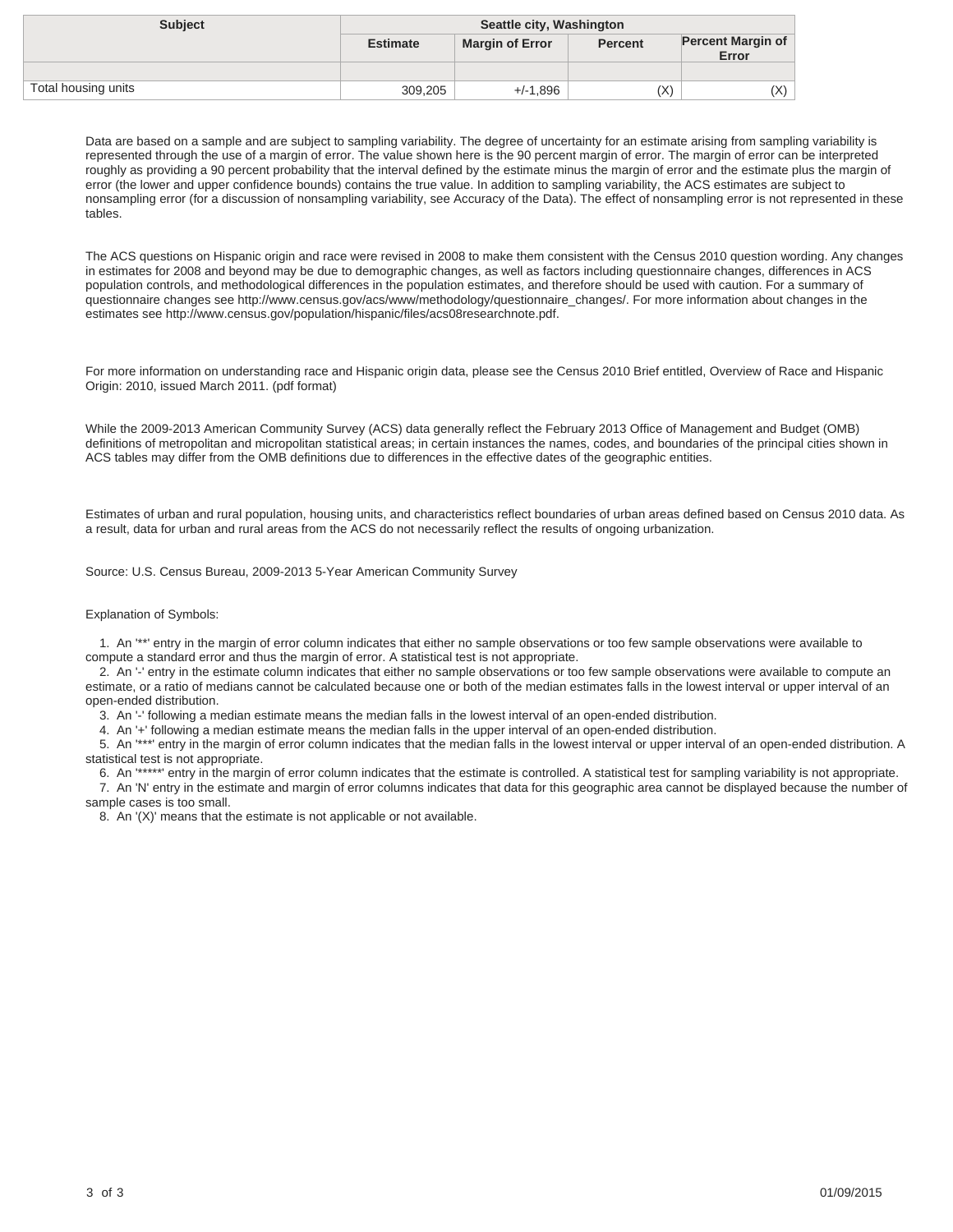### AMERICAN FactFinder

### DP05 | ACS DEMOGRAPHIC AND HOUSING ESTIMATES

### 2009-2013 American Community Survey 5-Year Estimates

Supporting documentation on code lists, subject definitions, data accuracy, and statistical testing can be found on the American Community Survey website in the Data and Documentation section.

Sample size and data quality measures (including coverage rates, allocation rates, and response rates) can be found on the American Community Survey website in the Methodology section.

| <b>Subject</b>            | Seattle City (Downtown)--Queen Anne & Magnolia PUMA, Washington |                        |                |                                   |
|---------------------------|-----------------------------------------------------------------|------------------------|----------------|-----------------------------------|
|                           | <b>Estimate</b>                                                 | <b>Margin of Error</b> | <b>Percent</b> | <b>Percent Margin of</b><br>Error |
| <b>SEX AND AGE</b>        |                                                                 |                        |                |                                   |
| <b>Total population</b>   | 121,454                                                         | $+/-1,643$             | 121,454        | (X)                               |
| Male                      | 63,116                                                          | $+/-1,602$             | 52.0%          | $+/-1.0$                          |
| Female                    | 58,338                                                          | $+/-1,352$             | 48.0%          | $+/-1.0$                          |
| Under 5 years             | 3,849                                                           | $+/-468$               | 3.2%           | $+/-0.4$                          |
| 5 to 9 years              | 2,998                                                           | $+/-407$               | 2.5%           | $+/-0.3$                          |
| 10 to 14 years            | 2,480                                                           | $+/-410$               | 2.0%           | $+/-0.3$                          |
| 15 to 19 years            | 4,078                                                           | $+/-517$               | 3.4%           | $+/-0.4$                          |
| 20 to 24 years            | 12,080                                                          | $+/-1,195$             | 9.9%           | $+/-0.9$                          |
| 25 to 34 years            | 34,451                                                          | $+/-1,217$             | 28.4%          | $+/-1.0$                          |
| 35 to 44 years            | 18,462                                                          | $+/-957$               | 15.2%          | $+/-0.8$                          |
| 45 to 54 years            | 15,068                                                          | $+/-753$               | 12.4%          | $+/-0.6$                          |
| 55 to 59 years            | 7,084                                                           | $+/-643$               | 5.8%           | $+/-0.5$                          |
| 60 to 64 years            | 6,364                                                           | $+/-584$               | 5.2%           | $+/-0.5$                          |
| 65 to 74 years            | 8,237                                                           | $+/-554$               | 6.8%           | $+/-0.4$                          |
| 75 to 84 years            | 4,066                                                           | $+/-416$               | 3.3%           | $+/-0.4$                          |
| 85 years and over         | 2,237                                                           | $+/-317$               | 1.8%           | $+/-0.3$                          |
| Median age (years)        | 35.5                                                            | $+/-0.8$               | (X)            | (X)                               |
| 18 years and over         | 110,699                                                         | $+/-1,531$             | 91.1%          | $+/-0.5$                          |
| 21 years and over         | 106,632                                                         | $+/-1,379$             | 87.8%          | $+/-0.6$                          |
| 62 years and over         | 18,194                                                          | $+/-775$               | 15.0%          | $+/-0.6$                          |
| 65 years and over         | 14,540                                                          | $+/-646$               | 12.0%          | $+/-0.5$                          |
|                           |                                                                 |                        |                |                                   |
| 18 years and over<br>Male | 110,699                                                         | $+/-1,531$             | 110,699        | (X)                               |
|                           | 57,860                                                          | $+/-1,465$             | 52.3%          | $+/-1.0$                          |
| Female                    | 52,839                                                          | $+/-1,264$             | 47.7%          | $+/-1.0$                          |
| 65 years and over         | 14,540                                                          | $+/-646$               | 14,540         | (X)                               |
| Male                      | 6,499                                                           | $+/-462$               | 44.7%          | $+/-2.3$                          |
| Female                    | 8,041                                                           | $+/-462$               | 55.3%          | $+/-2.3$                          |
| <b>RACE</b>               |                                                                 |                        |                |                                   |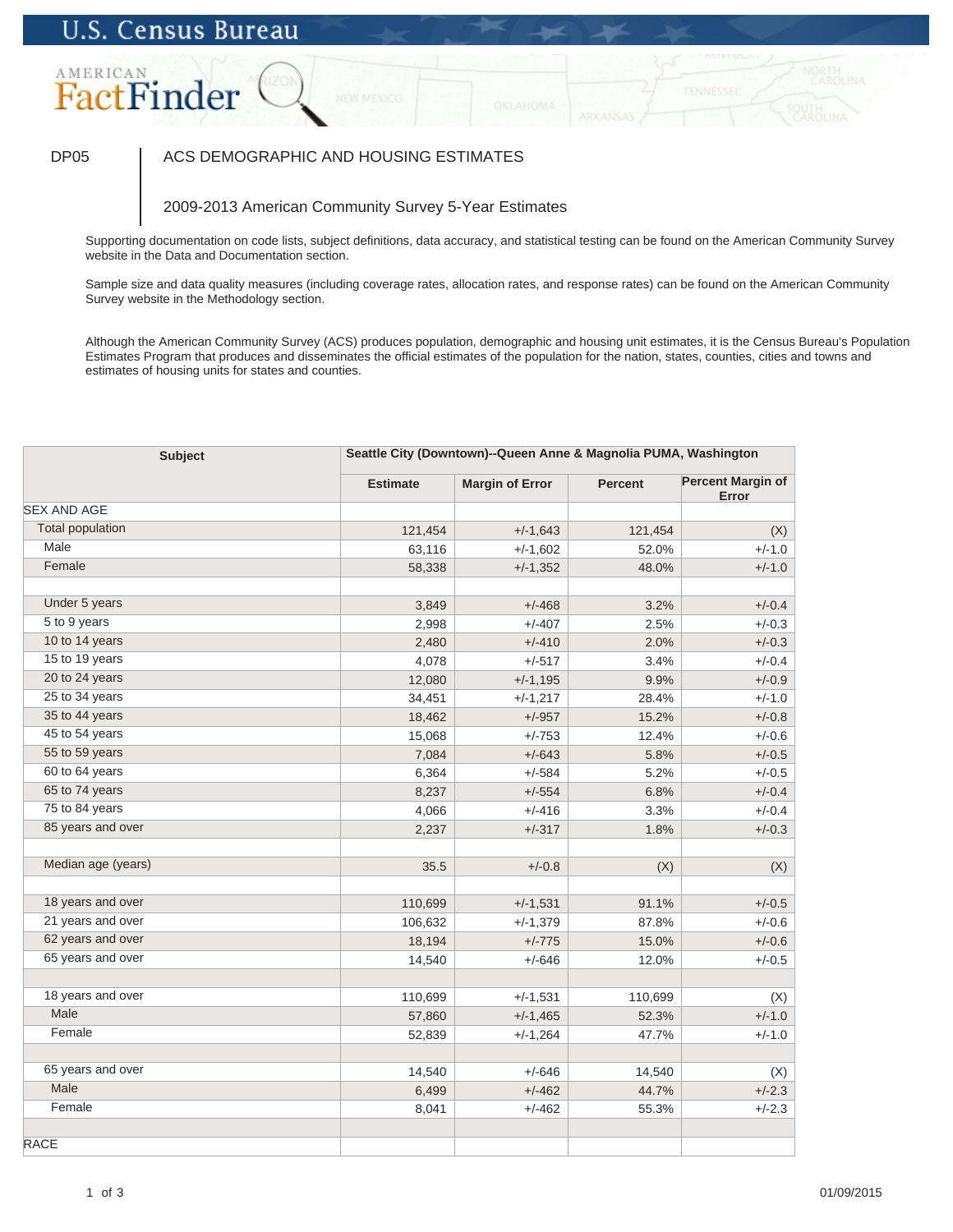| Seattle City (Downtown)--Queen Anne & Magnolia PUMA, Washington<br><b>Subject</b> |                 |                        |                |                                   |  |  |
|-----------------------------------------------------------------------------------|-----------------|------------------------|----------------|-----------------------------------|--|--|
|                                                                                   | <b>Estimate</b> | <b>Margin of Error</b> | <b>Percent</b> | <b>Percent Margin of</b><br>Error |  |  |
| Total population                                                                  | 121,454         | $+/-1,643$             | 121,454        | (X)                               |  |  |
| One race                                                                          | 115,904         | $+/-1,693$             | 95.4%          | $+/-0.5$                          |  |  |
| Two or more races                                                                 | 5,550           | $+/-618$               | 4.6%           | $+/-0.5$                          |  |  |
| One race                                                                          |                 |                        |                |                                   |  |  |
| White                                                                             | 115,904         | $+/-1,693$             | 95.4%          | $+/-0.5$                          |  |  |
| <b>Black or African American</b>                                                  | 92,589          | $+/-1,596$             | 76.2%          | $+/-1.0$                          |  |  |
| American Indian and Alaska Native                                                 | 6,482           | $+/-785$               | 5.3%           | $+/-0.6$                          |  |  |
| Cherokee tribal grouping                                                          | 1,044           | $+/-282$               | 0.9%           | $+/-0.2$                          |  |  |
| Chippewa tribal grouping                                                          | $\overline{0}$  | $+/-28$                | 0.0%           | $+/-0.1$                          |  |  |
| Navajo tribal grouping                                                            | 43              | $+/-50$                | 0.0%           | $+/-0.1$                          |  |  |
| Sioux tribal grouping                                                             | 11              | $+/-18$<br>$+/-56$     | 0.0%           | $+/-0.1$                          |  |  |
| Asian                                                                             | 35              |                        | 0.0%           | $+/-0.1$                          |  |  |
| Asian Indian                                                                      | 13,650<br>2,085 | $+/-1,143$<br>$+/-491$ | 11.2%<br>1.7%  | $+/-0.9$<br>$+/-0.4$              |  |  |
| Chinese                                                                           | 4,263           | $+/-589$               | 3.5%           | $+/-0.5$                          |  |  |
| Filipino                                                                          | 1,459           | $+/-352$               | 1.2%           | $+/-0.3$                          |  |  |
| Japanese                                                                          | 1,491           | $+/-333$               | 1.2%           | $+/-0.3$                          |  |  |
| Korean                                                                            | 1,824           | $+/-396$               | 1.5%           | $+/-0.3$                          |  |  |
| Vietnamese                                                                        | 948             | $+/-244$               | 0.8%           | $+/-0.2$                          |  |  |
| Other Asian                                                                       | 1,580           | $+/-544$               | 1.3%           | $+/-0.4$                          |  |  |
| Native Hawaiian and Other Pacific Islander                                        | 154             | $+/-80$                | 0.1%           | $+/-0.1$                          |  |  |
| Native Hawaiian                                                                   | 34              | $+/-35$                | 0.0%           | $+/-0.1$                          |  |  |
| Guamanian or Chamorro                                                             | 9               | $+/-23$                | 0.0%           | $+/-0.1$                          |  |  |
| Samoan                                                                            | 77              | $+/-54$                | 0.1%           | $+/-0.1$                          |  |  |
| <b>Other Pacific Islander</b>                                                     | 34              | $+/-42$                | 0.0%           | $+/-0.1$                          |  |  |
| Some other race                                                                   | 1,985           | $+/-440$               | 1.6%           | $+/-0.4$                          |  |  |
| Two or more races                                                                 | 5,550           | $+/-618$               | 4.6%           | $+/-0.5$                          |  |  |
| White and Black or African American                                               | 789             | $+/-221$               | 0.6%           | $+/-0.2$                          |  |  |
| White and American Indian and Alaska Native                                       | 1,151           | $+/-316$               | 0.9%           | $+/-0.3$                          |  |  |
| White and Asian                                                                   | 2,187           | $+/-429$               | 1.8%           | $+/-0.4$                          |  |  |
| Black or African American and American Indian and<br>Alaska Native                | 210             | $+/-115$               | 0.2%           | $+/-0.1$                          |  |  |
| Race alone or in combination with one or more other<br>races                      |                 |                        |                |                                   |  |  |
| Total population                                                                  | 121,454         | $+/-1,643$             | 121,454        | (X)                               |  |  |
| White                                                                             | 97,598          | $+/-1,594$             | 80.4%          | $+/-1.0$                          |  |  |
| <b>Black or African American</b>                                                  | 7,785           | $+/-843$               | 6.4%           | $+/-0.7$                          |  |  |
| American Indian and Alaska Native                                                 | 2,589           | $+/-434$               | 2.1%           | $+/-0.3$                          |  |  |
| Asian                                                                             | 16,378          | $+/-1,148$             | 13.5%          | $+/-0.9$                          |  |  |
| Native Hawaiian and Other Pacific Islander                                        | 582             | $+/-181$               | 0.5%           | $+/-0.1$                          |  |  |
| Some other race                                                                   | 2,459           | $+/-495$               | 2.0%           | $+/-0.4$                          |  |  |
| HISPANIC OR LATINO AND RACE                                                       |                 |                        |                |                                   |  |  |
| <b>Total population</b>                                                           | 121,454         | $+/-1,643$             | 121,454        | (X)                               |  |  |
| Hispanic or Latino (of any race)                                                  | 6,258           | $+/-747$               | 5.2%           | $+/-0.6$                          |  |  |
| <b>Mexican</b>                                                                    | 3,289           | $+/-612$               | 2.7%           | $+/-0.5$                          |  |  |
| Puerto Rican                                                                      | 434             | $+/-230$               | 0.4%           | $+/-0.2$                          |  |  |
| Cuban                                                                             | 222             | $+/-163$               | 0.2%           | $+/-0.1$                          |  |  |
| Other Hispanic or Latino                                                          | 2,313           | $+/-441$               | 1.9%           | $+/-0.4$                          |  |  |
| Not Hispanic or Latino                                                            | 115,196         | $+/-1,651$             | 94.8%          | $+/-0.6$                          |  |  |
| White alone                                                                       | 88,934          | $+/-1,519$             | 73.2%          | $+/-1.0$                          |  |  |
| Black or African American alone                                                   | 6,300           | $+/-791$               | 5.2%           | $+/-0.6$                          |  |  |
| American Indian and Alaska Native alone                                           | 927             | $+/-263$               | 0.8%           | $+/-0.2$                          |  |  |
| Asian alone                                                                       | 13,602          | $+/-1,138$             | 11.2%          | $+/-0.9$                          |  |  |
| Native Hawaiian and Other Pacific Islander alone                                  | 154             | $+/-80$                | 0.1%           | $+/-0.1$                          |  |  |
| Some other race alone<br>Two or more races                                        | 414             | $+/-233$               | 0.3%           | $+/-0.2$                          |  |  |
| Two races including Some other race                                               | 4,865           | $+/-589$               | 4.0%           | $+/-0.5$                          |  |  |
|                                                                                   | 46              | $+/-64$                | 0.0%           | $+/-0.1$                          |  |  |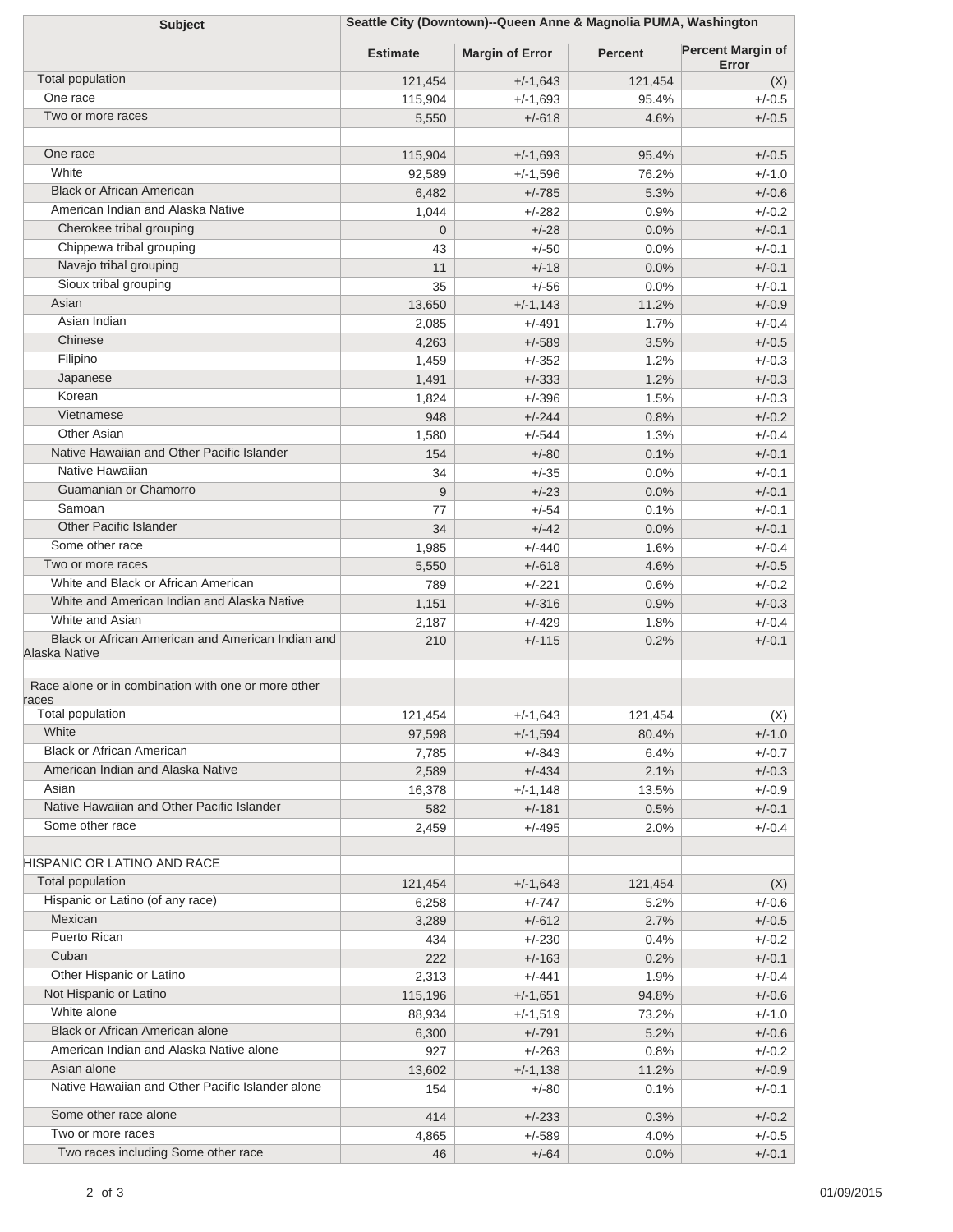| <b>Subject</b>                                                   | Seattle City (Downtown)--Queen Anne & Magnolia PUMA, Washington |                        |                |                                   |
|------------------------------------------------------------------|-----------------------------------------------------------------|------------------------|----------------|-----------------------------------|
|                                                                  | <b>Estimate</b>                                                 | <b>Margin of Error</b> | <b>Percent</b> | <b>Percent Margin of</b><br>Error |
| Two races excluding Some other race, and Three<br>lor more races | 4.819                                                           | $+/-594$               | 4.0%           | $+/-0.5$                          |
|                                                                  |                                                                 |                        |                |                                   |
| Total housing units                                              | 76.465                                                          | $+/-607$               | (X)            | $(\mathsf{X})$                    |

The ACS questions on Hispanic origin and race were revised in 2008 to make them consistent with the Census 2010 question wording. Any changes in estimates for 2008 and beyond may be due to demographic changes, as well as factors including questionnaire changes, differences in ACS population controls, and methodological differences in the population estimates, and therefore should be used with caution. For a summary of questionnaire changes see http://www.census.gov/acs/www/methodology/questionnaire\_changes/. For more information about changes in the estimates see http://www.census.gov/population/hispanic/files/acs08researchnote.pdf.

For more information on understanding race and Hispanic origin data, please see the Census 2010 Brief entitled, Overview of Race and Hispanic Origin: 2010, issued March 2011. (pdf format)

While the 2009-2013 American Community Survey (ACS) data generally reflect the February 2013 Office of Management and Budget (OMB) definitions of metropolitan and micropolitan statistical areas; in certain instances the names, codes, and boundaries of the principal cities shown in ACS tables may differ from the OMB definitions due to differences in the effective dates of the geographic entities.

Estimates of urban and rural population, housing units, and characteristics reflect boundaries of urban areas defined based on Census 2010 data. As a result, data for urban and rural areas from the ACS do not necessarily reflect the results of ongoing urbanization.

Source: U.S. Census Bureau, 2009-2013 5-Year American Community Survey

#### Explanation of Symbols:

 1. An '\*\*' entry in the margin of error column indicates that either no sample observations or too few sample observations were available to compute a standard error and thus the margin of error. A statistical test is not appropriate.

 2. An '-' entry in the estimate column indicates that either no sample observations or too few sample observations were available to compute an estimate, or a ratio of medians cannot be calculated because one or both of the median estimates falls in the lowest interval or upper interval of an open-ended distribution.

3. An '-' following a median estimate means the median falls in the lowest interval of an open-ended distribution.

4. An '+' following a median estimate means the median falls in the upper interval of an open-ended distribution.

 5. An '\*\*\*' entry in the margin of error column indicates that the median falls in the lowest interval or upper interval of an open-ended distribution. A statistical test is not appropriate.

6. An "\*\*\*\*\*' entry in the margin of error column indicates that the estimate is controlled. A statistical test for sampling variability is not appropriate. 7. An 'N' entry in the estimate and margin of error columns indicates that data for this geographic area cannot be displayed because the number of sample cases is too small.

8. An '(X)' means that the estimate is not applicable or not available.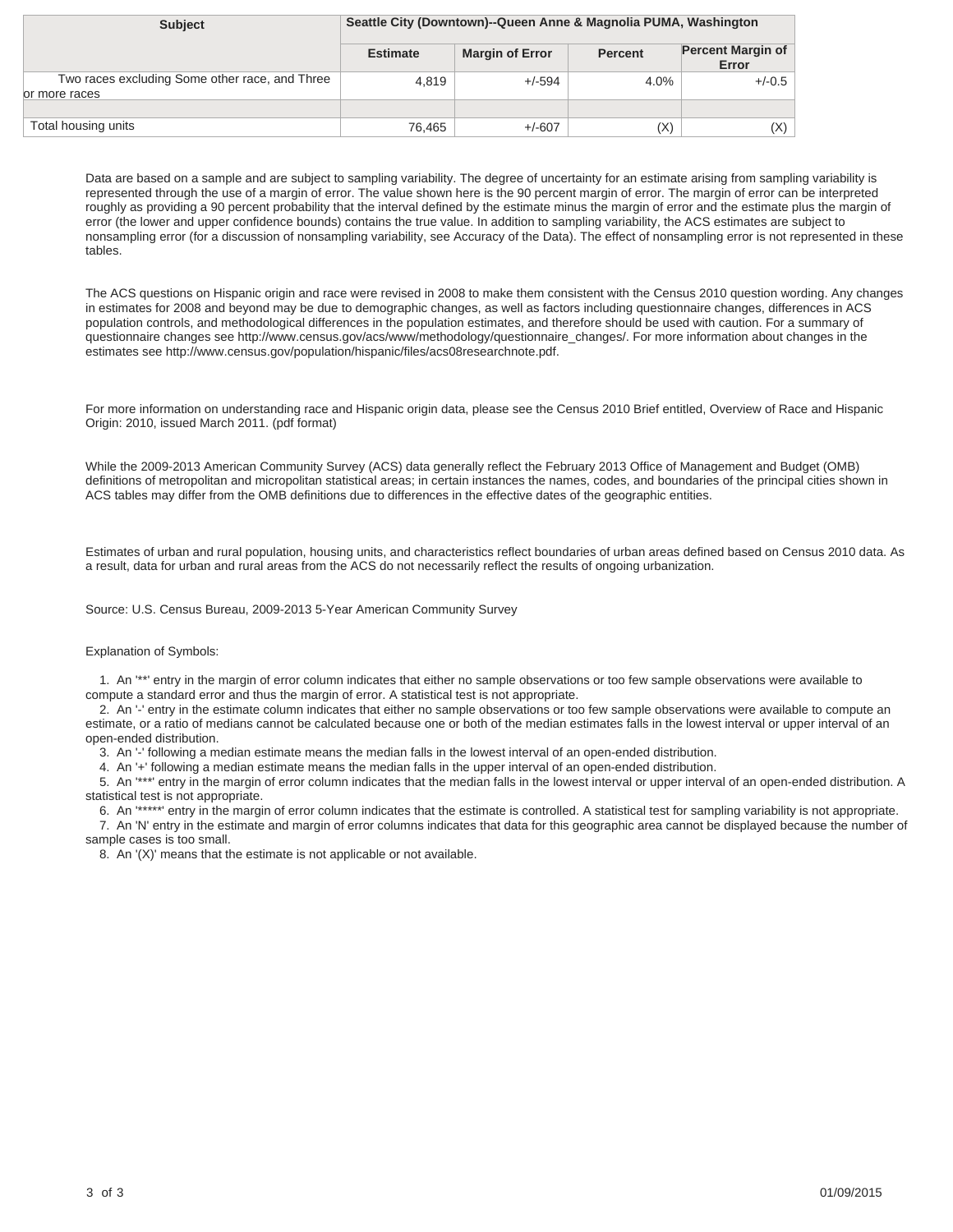# AMERICAN FactFinder

### DP05 | ACS DEMOGRAPHIC AND HOUSING ESTIMATES

### 2009-2013 American Community Survey 5-Year Estimates

Supporting documentation on code lists, subject definitions, data accuracy, and statistical testing can be found on the American Community Survey website in the Data and Documentation section.

Sample size and data quality measures (including coverage rates, allocation rates, and response rates) can be found on the American Community Survey website in the Methodology section.

| <b>Subject</b>          | Seattle City (Northeast) PUMA, Washington |                        |                |                                   |
|-------------------------|-------------------------------------------|------------------------|----------------|-----------------------------------|
|                         | <b>Estimate</b>                           | <b>Margin of Error</b> | <b>Percent</b> | <b>Percent Margin of</b><br>Error |
| <b>SEX AND AGE</b>      |                                           |                        |                |                                   |
| <b>Total population</b> | 121,103                                   | $+/-1,764$             | 121,103        | (X)                               |
| Male                    | 59,333                                    | $+/-1,389$             | 49.0%          | $+/-1.0$                          |
| Female                  | 61,770                                    | $+/-1,586$             | 51.0%          | $+/-1.0$                          |
|                         |                                           |                        |                |                                   |
| Under 5 years           | 6,060                                     | $+/-492$               | 5.0%           | $+/-0.4$                          |
| 5 to 9 years            | 5,482                                     | $+/-427$               | 4.5%           | $+/-0.3$                          |
| 10 to 14 years          | 4,264                                     | $+/-442$               | 3.5%           | $+/-0.4$                          |
| 15 to 19 years          | 10,814                                    | $+/-793$               | 8.9%           | $+/-0.6$                          |
| 20 to 24 years          | 18,695                                    | $+/-1,351$             | 15.4%          | $+/-1.0$                          |
| 25 to 34 years          | 20,101                                    | $+/-968$               | 16.6%          | $+/-0.8$                          |
| 35 to 44 years          | 16,098                                    | $+/-704$               | 13.3%          | $+/-0.6$                          |
| 45 to 54 years          | 13,271                                    | $+/-673$               | 11.0%          | $+/-0.6$                          |
| 55 to 59 years          | 7,822                                     | $+/-650$               | 6.5%           | $+/-0.5$                          |
| 60 to 64 years          | 6,047                                     | $+/-459$               | 5.0%           | $+/-0.4$                          |
| 65 to 74 years          | 6,500                                     | $+/-481$               | 5.4%           | $+/-0.4$                          |
| 75 to 84 years          | 3,656                                     | $+/-363$               | 3.0%           | $+/-0.3$                          |
| 85 years and over       | 2,293                                     | $+/-332$               | 1.9%           | $+/-0.3$                          |
| Median age (years)      | 31.9                                      | $+/-0.7$               | (X)            | (X)                               |
| 18 years and over       | 102,740                                   | $+/-1,444$             | 84.8%          | $+/-0.5$                          |
| 21 years and over       | 89,253                                    | $+/-1,279$             | 73.7%          | $+/-0.9$                          |
| 62 years and over       | 15,924                                    | $+/-615$               | 13.1%          | $+/-0.6$                          |
| 65 years and over       | 12,449                                    | $+/-531$               | 10.3%          | $+/-0.5$                          |
| 18 years and over       | 102,740                                   | $+/-1,444$             | 102,740        | (X)                               |
| Male                    | 50,139                                    | $+/-1,156$             | 48.8%          | $+/-1.0$                          |
| Female                  | 52,601                                    | $+/-1,325$             | 51.2%          | $+/-1.0$                          |
|                         |                                           |                        |                |                                   |
| 65 years and over       | 12,449                                    | $+/-531$               | 12,449         | (X)                               |
| Male                    | 5,003                                     | $+/-329$               | 40.2%          | $+/-2.2$                          |
| Female                  | 7,446                                     | $+/-437$               | 59.8%          | $+/-2.2$                          |
| <b>RACE</b>             |                                           |                        |                |                                   |
| <b>Total population</b> | 121,103                                   | $+/-1,764$             | 121,103        | (X)                               |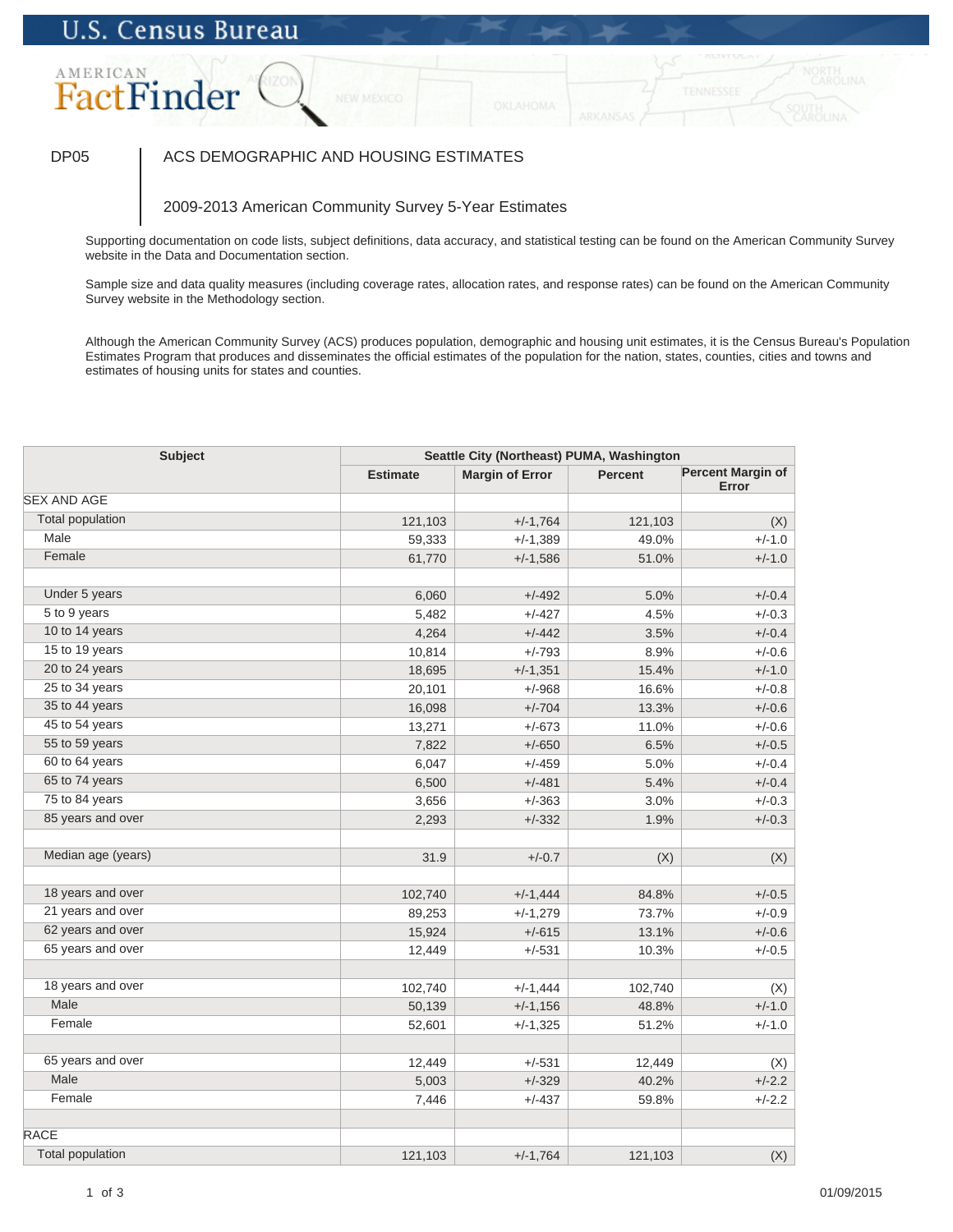| <b>Subject</b>                                                     | Seattle City (Northeast) PUMA, Washington |                        |                |                                   |  |
|--------------------------------------------------------------------|-------------------------------------------|------------------------|----------------|-----------------------------------|--|
|                                                                    | <b>Estimate</b>                           | <b>Margin of Error</b> | <b>Percent</b> | <b>Percent Margin of</b><br>Error |  |
| One race                                                           | 114,855                                   | $+/-1,787$             | 94.8%          | $+/-0.5$                          |  |
| Two or more races                                                  | 6,248                                     | $+/-662$               | 5.2%           | $+/-0.5$                          |  |
|                                                                    |                                           |                        |                |                                   |  |
| One race                                                           | 114,855                                   | $+/-1,787$             | 94.8%          | $+/-0.5$                          |  |
| White                                                              | 89,621                                    | $+/-1,550$             | 74.0%          | $+/-1.1$                          |  |
| <b>Black or African American</b>                                   | 3,780                                     | $+/-662$               | 3.1%           | $+/-0.5$                          |  |
| American Indian and Alaska Native                                  | 665                                       | $+/-247$               | 0.5%           | $+/-0.2$                          |  |
| Cherokee tribal grouping                                           | 99                                        | $+/-111$               | 0.1%           | $+/-0.1$                          |  |
| Chippewa tribal grouping                                           | 65                                        | $+/-71$                | 0.1%           | $+/-0.1$                          |  |
| Navajo tribal grouping                                             | $\overline{0}$                            | $+/-28$                | 0.0%           | $+/-0.1$                          |  |
| Sioux tribal grouping                                              | 13                                        | $+/-17$                | 0.0%           | $+/-0.1$                          |  |
| Asian                                                              | 18,192                                    | $+/-1,218$             | 15.0%          | $+/-0.9$                          |  |
| Asian Indian                                                       | 1,633                                     | $+/-450$               | 1.3%           | $+/-0.4$                          |  |
| Chinese                                                            | 7,211                                     | $+/-712$               | 6.0%           | $+/-0.6$                          |  |
| Filipino                                                           | 2,237                                     | $+/-637$               | 1.8%           | $+/-0.5$                          |  |
| Japanese                                                           | 1,519                                     | $+/-255$               | 1.3%           | $+/-0.2$                          |  |
| Korean                                                             | 2,141                                     | $+/-344$               | 1.8%           | $+/-0.3$                          |  |
| Vietnamese                                                         | 1,309                                     | $+/-374$               | 1.1%           | $+/-0.3$                          |  |
| <b>Other Asian</b>                                                 | 2,142                                     | $+/-536$               | 1.8%           | $+/-0.4$                          |  |
| Native Hawaiian and Other Pacific Islander                         | 391                                       | $+/-200$               | 0.3%           | $+/-0.2$                          |  |
| Native Hawaiian                                                    | 82                                        | $+/-74$                | 0.1%           | $+/-0.1$                          |  |
| Guamanian or Chamorro                                              | 116                                       | $+/-134$               | 0.1%           | $+/-0.1$                          |  |
| Samoan                                                             |                                           |                        |                |                                   |  |
| <b>Other Pacific Islander</b>                                      | 101                                       | $+/-107$               | 0.1%           | $+/-0.1$                          |  |
| Some other race                                                    | 92                                        | $+/-98$                | 0.1%           | $+/-0.1$                          |  |
| Two or more races                                                  | 2,206                                     | $+/-632$               | 1.8%           | $+/-0.5$                          |  |
| White and Black or African American                                | 6,248                                     | $+/-662$               | 5.2%           | $+/-0.5$                          |  |
| White and American Indian and Alaska Native                        | 602                                       | $+/-202$               | 0.5%           | $+/-0.2$                          |  |
|                                                                    | 825                                       | $+/-207$               | 0.7%           | $+/-0.2$                          |  |
| White and Asian                                                    | 3,104                                     | $+/-428$               | 2.6%           | $+/-0.4$                          |  |
| Black or African American and American Indian and<br>Alaska Native | 111                                       | $+/-87$                | 0.1%           | $+/-0.1$                          |  |
| Race alone or in combination with one or more other<br>races       |                                           |                        |                |                                   |  |
| Total population                                                   | 121,103                                   | $+/-1,764$             | 121,103        | (X)                               |  |
| White                                                              | 95,195                                    | $+/-1,555$             | 78.6%          | $+/-1.0$                          |  |
| <b>Black or African American</b>                                   | 4,989                                     | $+/-709$               | 4.1%           | $+/-0.6$                          |  |
| American Indian and Alaska Native                                  | 1,925                                     | $+/-331$               | 1.6%           | $+/-0.3$                          |  |
| Asian                                                              | 22,205                                    | $+/-1,378$             | 18.3%          | $+/-1.0$                          |  |
| Native Hawaiian and Other Pacific Islander                         | 1,234                                     | $+/-280$               | 1.0%           | $+/-0.2$                          |  |
| Some other race                                                    | 2,601                                     | $+/-664$               | 2.1%           | $+/-0.5$                          |  |
|                                                                    |                                           |                        |                |                                   |  |
| HISPANIC OR LATINO AND RACE                                        |                                           |                        |                |                                   |  |
| Total population                                                   | 121,103                                   | $+/-1,764$             | 121,103        | (X)                               |  |
| Hispanic or Latino (of any race)                                   | 5,666                                     | $+/-743$               | 4.7%           | $+/-0.6$                          |  |
| Mexican                                                            | 3,458                                     | $+/-620$               | 2.9%           | $+/-0.5$                          |  |
| <b>Puerto Rican</b>                                                | 242                                       | $+/-167$               | 0.2%           | $+/-0.1$                          |  |
| Cuban                                                              | 109                                       | $+/-86$                | 0.1%           | $+/-0.1$                          |  |
| Other Hispanic or Latino                                           | 1,857                                     | $+/-325$               | 1.5%           | $+/-0.3$                          |  |
| Not Hispanic or Latino                                             | 115,437                                   | $+/-1,827$             | 95.3%          | $+/-0.6$                          |  |
| White alone                                                        | 86,560                                    | $+/-1,603$             | 71.5%          | $+/-1.2$                          |  |
| Black or African American alone                                    | 3,771                                     | $+/-661$               | 3.1%           | $+/-0.5$                          |  |
| American Indian and Alaska Native alone                            | 560                                       | $+/-240$               | 0.5%           | $+/-0.2$                          |  |
| Asian alone                                                        | 18,159                                    | $+/-1,218$             | 15.0%          | $+/-0.9$                          |  |
| Native Hawaiian and Other Pacific Islander alone                   | 391                                       | $+/-200$               | 0.3%           | $+/-0.2$                          |  |
| Some other race alone                                              | 122                                       | $+/-61$                | 0.1%           | $+/-0.1$                          |  |
| Two or more races                                                  | 5,874                                     | $+/-673$               | 4.9%           | $+/-0.6$                          |  |
| Two races including Some other race                                | 102                                       | $+/-72$                | 0.1%           | $+/-0.1$                          |  |
| Two races excluding Some other race, and Three                     | 5,772                                     | $+/-656$               | 4.8%           | $+/-0.5$                          |  |
| or more races                                                      |                                           |                        |                |                                   |  |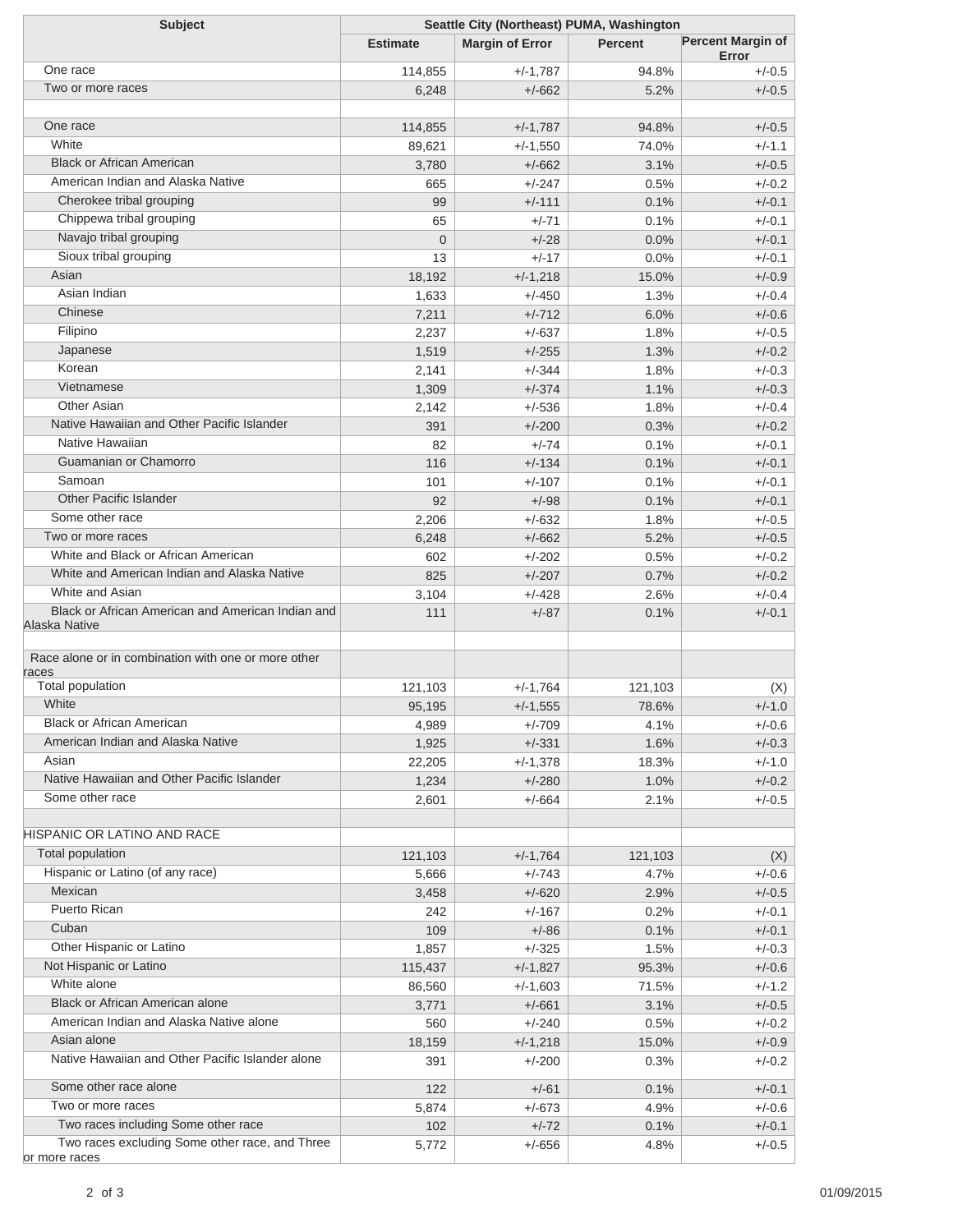| <b>Subject</b>      | Seattle City (Northeast) PUMA, Washington |                        |                |                                   |
|---------------------|-------------------------------------------|------------------------|----------------|-----------------------------------|
|                     | <b>Estimate</b>                           | <b>Margin of Error</b> | <b>Percent</b> | <b>Percent Margin of</b><br>Error |
|                     |                                           |                        |                |                                   |
| Total housing units | 52,662                                    | $+/-479$               | (X)            | (X)                               |

The ACS questions on Hispanic origin and race were revised in 2008 to make them consistent with the Census 2010 question wording. Any changes in estimates for 2008 and beyond may be due to demographic changes, as well as factors including questionnaire changes, differences in ACS population controls, and methodological differences in the population estimates, and therefore should be used with caution. For a summary of questionnaire changes see http://www.census.gov/acs/www/methodology/questionnaire\_changes/. For more information about changes in the estimates see http://www.census.gov/population/hispanic/files/acs08researchnote.pdf.

For more information on understanding race and Hispanic origin data, please see the Census 2010 Brief entitled, Overview of Race and Hispanic Origin: 2010, issued March 2011. (pdf format)

While the 2009-2013 American Community Survey (ACS) data generally reflect the February 2013 Office of Management and Budget (OMB) definitions of metropolitan and micropolitan statistical areas; in certain instances the names, codes, and boundaries of the principal cities shown in ACS tables may differ from the OMB definitions due to differences in the effective dates of the geographic entities.

Estimates of urban and rural population, housing units, and characteristics reflect boundaries of urban areas defined based on Census 2010 data. As a result, data for urban and rural areas from the ACS do not necessarily reflect the results of ongoing urbanization.

Source: U.S. Census Bureau, 2009-2013 5-Year American Community Survey

#### Explanation of Symbols:

 1. An '\*\*' entry in the margin of error column indicates that either no sample observations or too few sample observations were available to compute a standard error and thus the margin of error. A statistical test is not appropriate.

 2. An '-' entry in the estimate column indicates that either no sample observations or too few sample observations were available to compute an estimate, or a ratio of medians cannot be calculated because one or both of the median estimates falls in the lowest interval or upper interval of an open-ended distribution.

3. An '-' following a median estimate means the median falls in the lowest interval of an open-ended distribution.

4. An '+' following a median estimate means the median falls in the upper interval of an open-ended distribution.

 5. An '\*\*\*' entry in the margin of error column indicates that the median falls in the lowest interval or upper interval of an open-ended distribution. A statistical test is not appropriate.

 6. An '\*\*\*\*\*' entry in the margin of error column indicates that the estimate is controlled. A statistical test for sampling variability is not appropriate. 7. An 'N' entry in the estimate and margin of error columns indicates that data for this geographic area cannot be displayed because the number of

sample cases is too small. 8. An '(X)' means that the estimate is not applicable or not available.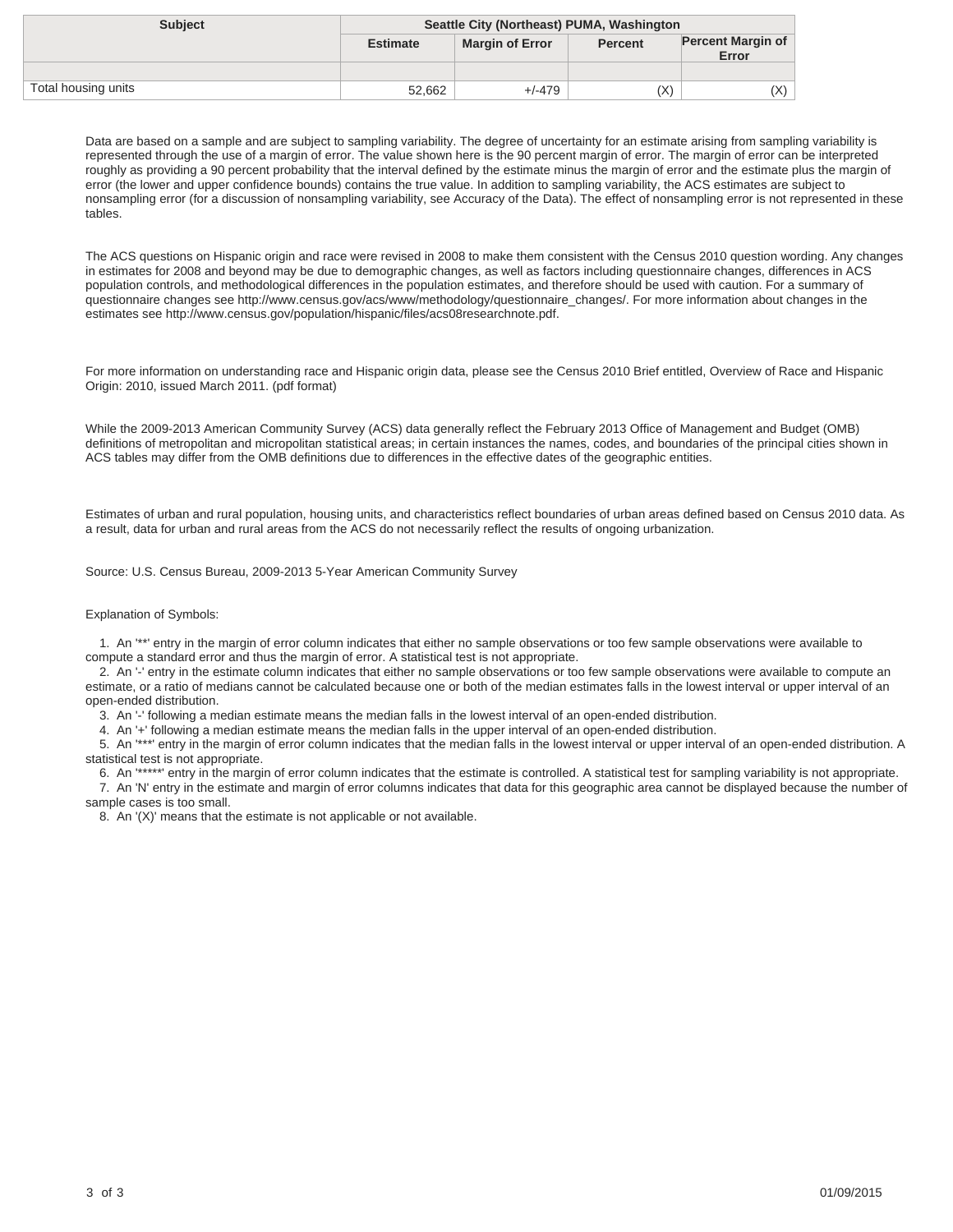# AMERICAN FactFinder

### DP05 | ACS DEMOGRAPHIC AND HOUSING ESTIMATES

### 2009-2013 American Community Survey 5-Year Estimates

Supporting documentation on code lists, subject definitions, data accuracy, and statistical testing can be found on the American Community Survey website in the Data and Documentation section.

Sample size and data quality measures (including coverage rates, allocation rates, and response rates) can be found on the American Community Survey website in the Methodology section.

| <b>Subject</b>          | Seattle City (Northwest) PUMA, Washington |                        |                |                                   |
|-------------------------|-------------------------------------------|------------------------|----------------|-----------------------------------|
|                         | <b>Estimate</b>                           | <b>Margin of Error</b> | <b>Percent</b> | <b>Percent Margin of</b><br>Error |
| <b>SEX AND AGE</b>      |                                           |                        |                |                                   |
| <b>Total population</b> | 139,634                                   | $+/-1,671$             | 139,634        | (X)                               |
| Male                    | 69,112                                    | $+/-1,322$             | 49.5%          | $+/-0.7$                          |
| Female                  | 70,522                                    | $+/-1,300$             | 50.5%          | $+/-0.7$                          |
|                         |                                           |                        |                |                                   |
| Under 5 years           | 7,823                                     | $+/-616$               | 5.6%           | $+/-0.4$                          |
| 5 to 9 years            | 6,010                                     | $+/-514$               | 4.3%           | $+/-0.4$                          |
| 10 to 14 years          | 4,628                                     | $+/-439$               | 3.3%           | $+/-0.3$                          |
| 15 to 19 years          | 3,792                                     | $+/-502$               | 2.7%           | $+/-0.4$                          |
| 20 to 24 years          | 8,796                                     | $+/-890$               | 6.3%           | $+/-0.6$                          |
| 25 to 34 years          | 35,203                                    | $+/-1,447$             | 25.2%          | $+/-1.1$                          |
| 35 to 44 years          | 23,779                                    | $+/-991$               | 17.0%          | $+/-0.7$                          |
| 45 to 54 years          | 17,756                                    | $+/-825$               | 12.7%          | $+/-0.6$                          |
| 55 to 59 years          | 9,411                                     | $+/-658$               | 6.7%           | $+/-0.5$                          |
| 60 to 64 years          | 7,628                                     | $+/-559$               | 5.5%           | $+/-0.4$                          |
| 65 to 74 years          | 7,541                                     | $+/-529$               | 5.4%           | $+/-0.4$                          |
| 75 to 84 years          | 4,576                                     | $+/-391$               | 3.3%           | $+/-0.3$                          |
| 85 years and over       | 2,691                                     | $+/-316$               | 1.9%           | $+/-0.2$                          |
| Median age (years)      | 36.2                                      | $+/-0.5$               | (X)            | (X)                               |
| 18 years and over       | 118,634                                   | $+/-1,407$             | 85.0%          | $+/-0.6$                          |
| 21 years and over       | 116,322                                   | $+/-1,359$             | 83.3%          | $+/-0.7$                          |
| 62 years and over       | 19,246                                    | $+/-662$               | 13.8%          | $+/-0.5$                          |
| 65 years and over       | 14,808                                    | $+/-514$               | 10.6%          | $+/-0.4$                          |
| 18 years and over       | 118,634                                   | $+/-1,407$             | 118,634        | (X)                               |
| Male                    | 57,790                                    | $+/-1,254$             | 48.7%          | $+/-0.8$                          |
| Female                  | 60,844                                    | $+/-1,122$             | 51.3%          | $+/-0.8$                          |
| 65 years and over       |                                           |                        |                |                                   |
| Male                    | 14,808                                    | $+/-514$               | 14,808         | (X)<br>$+/-1.8$                   |
| Female                  | 6,076                                     | $+/-352$<br>$+/-394$   | 41.0%          | $+/-1.8$                          |
|                         | 8,732                                     |                        | 59.0%          |                                   |
| <b>RACE</b>             |                                           |                        |                |                                   |
| <b>Total population</b> | 139,634                                   | $+/-1,671$             | 139,634        | (X)                               |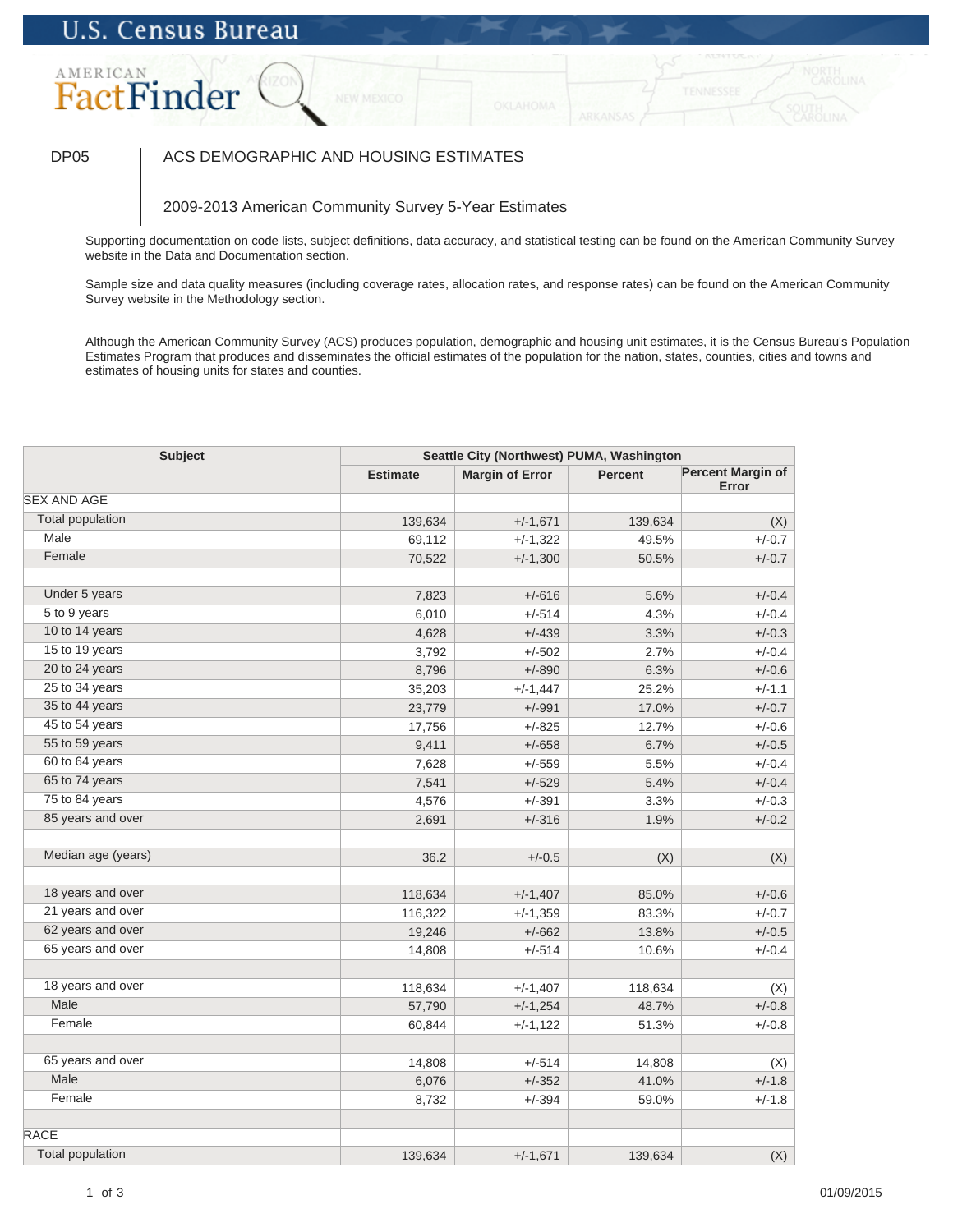| <b>Subject</b>                                      | Seattle City (Northwest) PUMA, Washington |                        |                |                                   |  |
|-----------------------------------------------------|-------------------------------------------|------------------------|----------------|-----------------------------------|--|
|                                                     | <b>Estimate</b>                           | <b>Margin of Error</b> | <b>Percent</b> | <b>Percent Margin of</b><br>Error |  |
| One race                                            | 132,289                                   | $+/-1,801$             | 94.7%          | $+/-0.6$                          |  |
| Two or more races                                   | 7,345                                     | $+/-775$               | 5.3%           | $+/-0.6$                          |  |
|                                                     |                                           |                        |                |                                   |  |
| One race                                            | 132,289                                   | $+/-1,801$             | 94.7%          | $+/-0.6$                          |  |
| White                                               | 114,898                                   | $+/-1,872$             | 82.3%          | $+/-0.9$                          |  |
| <b>Black or African American</b>                    | 3,335                                     | $+/-658$               | 2.4%           | $+/-0.5$                          |  |
| American Indian and Alaska Native                   | 834                                       | $+/-284$               | 0.6%           | $+/-0.2$                          |  |
| Cherokee tribal grouping                            | $\overline{0}$                            | $+/-28$                | 0.0%           | $+/-0.1$                          |  |
| Chippewa tribal grouping                            | 27                                        | $+/-28$                | 0.0%           | $+/-0.1$                          |  |
| Navajo tribal grouping                              | 15                                        | $+/-25$                | 0.0%           | $+/-0.1$                          |  |
| Sioux tribal grouping                               | 14                                        | $+/-22$                | 0.0%           | $+/-0.1$                          |  |
| Asian                                               | 10,896                                    | $+/-828$               | 7.8%           | $+/-0.6$                          |  |
| Asian Indian                                        | 656                                       | $+/-293$               | 0.5%           | $+/-0.2$                          |  |
| Chinese                                             | 2,974                                     | $+/-564$               | 2.1%           | $+/-0.4$                          |  |
| Filipino                                            | 2,132                                     | $+/-410$               | 1.5%           | $+/-0.3$                          |  |
| Japanese                                            | 1,885                                     | $+/-375$               | 1.3%           | $+/-0.3$                          |  |
| Korean                                              | 1,151                                     | $+/-354$               | 0.8%           | $+/-0.3$                          |  |
| Vietnamese                                          | 780                                       | $+/-290$               | 0.6%           | $+/-0.2$                          |  |
| <b>Other Asian</b>                                  | 1,318                                     | $+/-327$               | 0.9%           | $+/-0.2$                          |  |
| Native Hawaiian and Other Pacific Islander          | 369                                       | $+/-204$               | 0.3%           | $+/-0.1$                          |  |
| Native Hawaiian                                     | 25                                        | $+/-30$                | 0.0%           | $+/-0.1$                          |  |
| Guamanian or Chamorro                               | 70                                        | $+/-62$                | 0.1%           | $+/-0.1$                          |  |
| Samoan                                              | 148                                       | $+/-161$               | 0.1%           | $+/-0.1$                          |  |
| <b>Other Pacific Islander</b>                       | 126                                       | $+/-123$               | 0.1%           | $+/-0.1$                          |  |
| Some other race                                     | 1,957                                     | $+/-473$               | 1.4%           | $+/-0.3$                          |  |
| Two or more races                                   | 7,345                                     | $+/-775$               | 5.3%           | $+/-0.6$                          |  |
| White and Black or African American                 | 1,146                                     | $+/-312$               | 0.8%           | $+/-0.2$                          |  |
| White and American Indian and Alaska Native         | 938                                       | $+/-255$               | 0.7%           | $+/-0.2$                          |  |
| White and Asian                                     | 3,146                                     | $+/-462$               | 2.3%           | $+/-0.3$                          |  |
| Black or African American and American Indian and   | 190                                       | $+/-187$               | 0.1%           | $+/-0.1$                          |  |
| Alaska Native                                       |                                           |                        |                |                                   |  |
| Race alone or in combination with one or more other |                                           |                        |                |                                   |  |
| races                                               |                                           |                        |                |                                   |  |
| Total population                                    | 139,634                                   | $+/-1,671$             | 139,634        | (X)                               |  |
| White                                               | 121,533                                   | $+/-1,700$             | 87.0%          | $+/-0.7$                          |  |
| <b>Black or African American</b>                    | 5,243                                     | $+/-770$               | 3.8%           | $+/-0.5$                          |  |
| American Indian and Alaska Native                   | 2,430                                     | $+/-470$               | 1.7%           | $+/-0.3$                          |  |
| Asian                                               | 14,914                                    | $+/-1,098$             | 10.7%          | $+/-0.8$                          |  |
| Native Hawaiian and Other Pacific Islander          | 824                                       | $+/-284$               | 0.6%           | $+/-0.2$                          |  |
| Some other race                                     | 2,783                                     | $+/-561$               | 2.0%           | $+/-0.4$                          |  |
| HISPANIC OR LATINO AND RACE                         |                                           |                        |                |                                   |  |
| Total population                                    | 139,634                                   | $+/-1,671$             | 139,634        | (X)                               |  |
| Hispanic or Latino (of any race)                    | 8,369                                     | $+/-1,072$             | 6.0%           | $+/-0.7$                          |  |
| Mexican                                             | 5,050                                     | $+/-855$               | 3.6%           | $+/-0.6$                          |  |
| <b>Puerto Rican</b>                                 | 256                                       | $+/-123$               | 0.2%           | $+/-0.1$                          |  |
| Cuban                                               | 208                                       | $+/-78$                | 0.1%           | $+/-0.1$                          |  |
| Other Hispanic or Latino                            | 2,855                                     | $+/-594$               | 2.0%           | $+/-0.4$                          |  |
| Not Hispanic or Latino                              | 131,265                                   | $+/-1,568$             | 94.0%          | $+/-0.7$                          |  |
| White alone                                         | 110,103                                   | $+/-1,722$             | 78.9%          | $+/-1.0$                          |  |
| Black or African American alone                     | 3,084                                     | $+/-611$               | 2.2%           | $+/-0.4$                          |  |
| American Indian and Alaska Native alone             | 590                                       | $+/-204$               | 0.4%           | $+/-0.1$                          |  |
| Asian alone                                         | 10,788                                    | $+/-824$               | 7.7%           | $+/-0.6$                          |  |
| Native Hawaiian and Other Pacific Islander alone    | 369                                       | $+/-204$               | 0.3%           | $+/-0.1$                          |  |
| Some other race alone                               | 135                                       | $+/-63$                | 0.1%           | $+/-0.1$                          |  |
| Two or more races                                   | 6,196                                     | $+/-678$               | 4.4%           | $+/-0.5$                          |  |
| Two races including Some other race                 | 70                                        | $+/-59$                | 0.1%           | $+/-0.1$                          |  |
| Two races excluding Some other race, and Three      | 6,126                                     | $+/-682$               | 4.4%           | $+/-0.5$                          |  |
| or more races                                       |                                           |                        |                |                                   |  |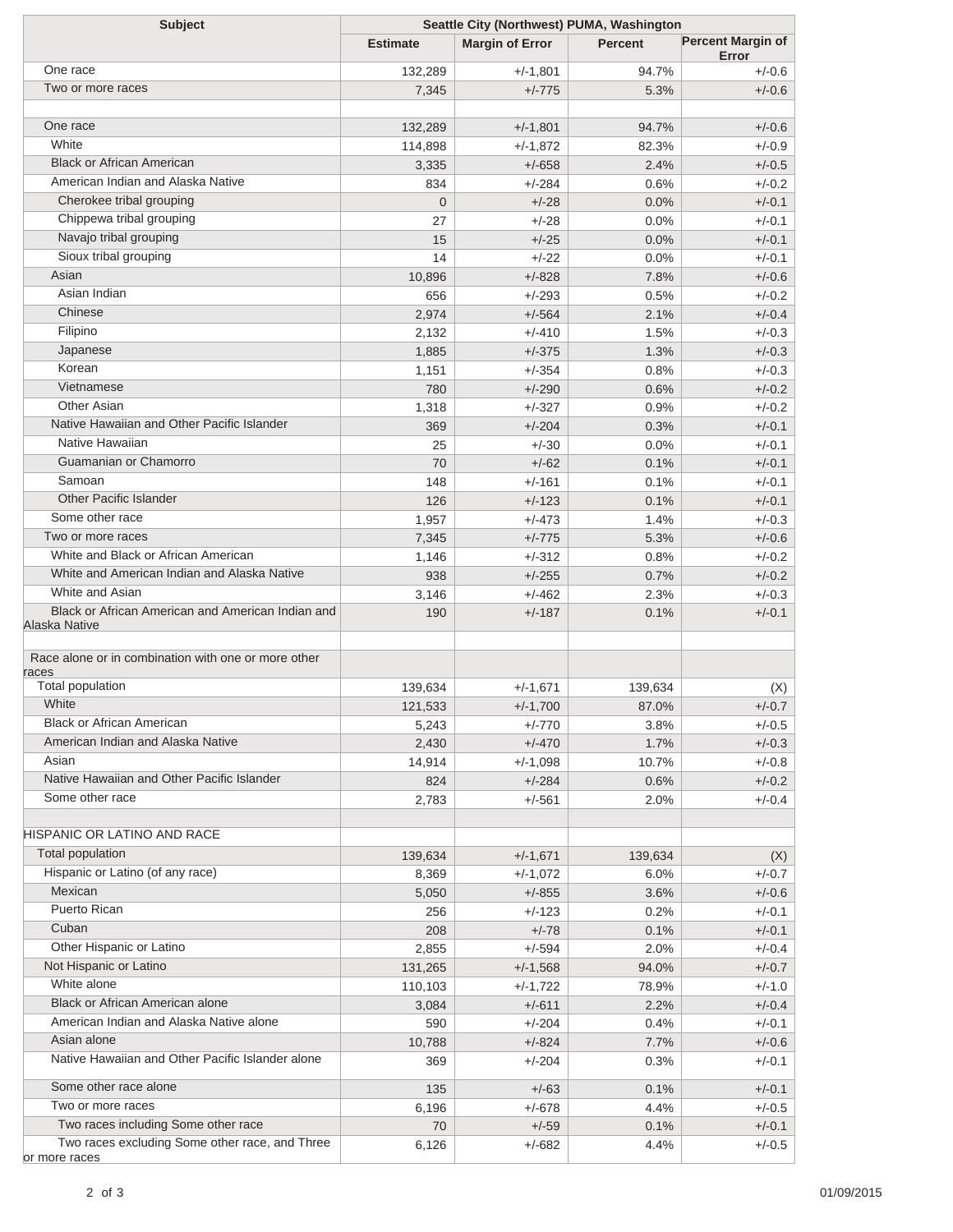| <b>Subject</b>      | Seattle City (Northwest) PUMA, Washington |                        |                |                                   |
|---------------------|-------------------------------------------|------------------------|----------------|-----------------------------------|
|                     | <b>Estimate</b>                           | <b>Margin of Error</b> | <b>Percent</b> | <b>Percent Margin of</b><br>Error |
|                     |                                           |                        |                |                                   |
| Total housing units | 70.745                                    | $+/-534$               | (X)            | X)                                |

The ACS questions on Hispanic origin and race were revised in 2008 to make them consistent with the Census 2010 question wording. Any changes in estimates for 2008 and beyond may be due to demographic changes, as well as factors including questionnaire changes, differences in ACS population controls, and methodological differences in the population estimates, and therefore should be used with caution. For a summary of questionnaire changes see http://www.census.gov/acs/www/methodology/questionnaire\_changes/. For more information about changes in the estimates see http://www.census.gov/population/hispanic/files/acs08researchnote.pdf.

For more information on understanding race and Hispanic origin data, please see the Census 2010 Brief entitled, Overview of Race and Hispanic Origin: 2010, issued March 2011. (pdf format)

While the 2009-2013 American Community Survey (ACS) data generally reflect the February 2013 Office of Management and Budget (OMB) definitions of metropolitan and micropolitan statistical areas; in certain instances the names, codes, and boundaries of the principal cities shown in ACS tables may differ from the OMB definitions due to differences in the effective dates of the geographic entities.

Estimates of urban and rural population, housing units, and characteristics reflect boundaries of urban areas defined based on Census 2010 data. As a result, data for urban and rural areas from the ACS do not necessarily reflect the results of ongoing urbanization.

Source: U.S. Census Bureau, 2009-2013 5-Year American Community Survey

#### Explanation of Symbols:

 1. An '\*\*' entry in the margin of error column indicates that either no sample observations or too few sample observations were available to compute a standard error and thus the margin of error. A statistical test is not appropriate.

 2. An '-' entry in the estimate column indicates that either no sample observations or too few sample observations were available to compute an estimate, or a ratio of medians cannot be calculated because one or both of the median estimates falls in the lowest interval or upper interval of an open-ended distribution.

3. An '-' following a median estimate means the median falls in the lowest interval of an open-ended distribution.

4. An '+' following a median estimate means the median falls in the upper interval of an open-ended distribution.

 5. An '\*\*\*' entry in the margin of error column indicates that the median falls in the lowest interval or upper interval of an open-ended distribution. A statistical test is not appropriate.

 6. An '\*\*\*\*\*' entry in the margin of error column indicates that the estimate is controlled. A statistical test for sampling variability is not appropriate. 7. An 'N' entry in the estimate and margin of error columns indicates that data for this geographic area cannot be displayed because the number of

sample cases is too small. 8. An '(X)' means that the estimate is not applicable or not available.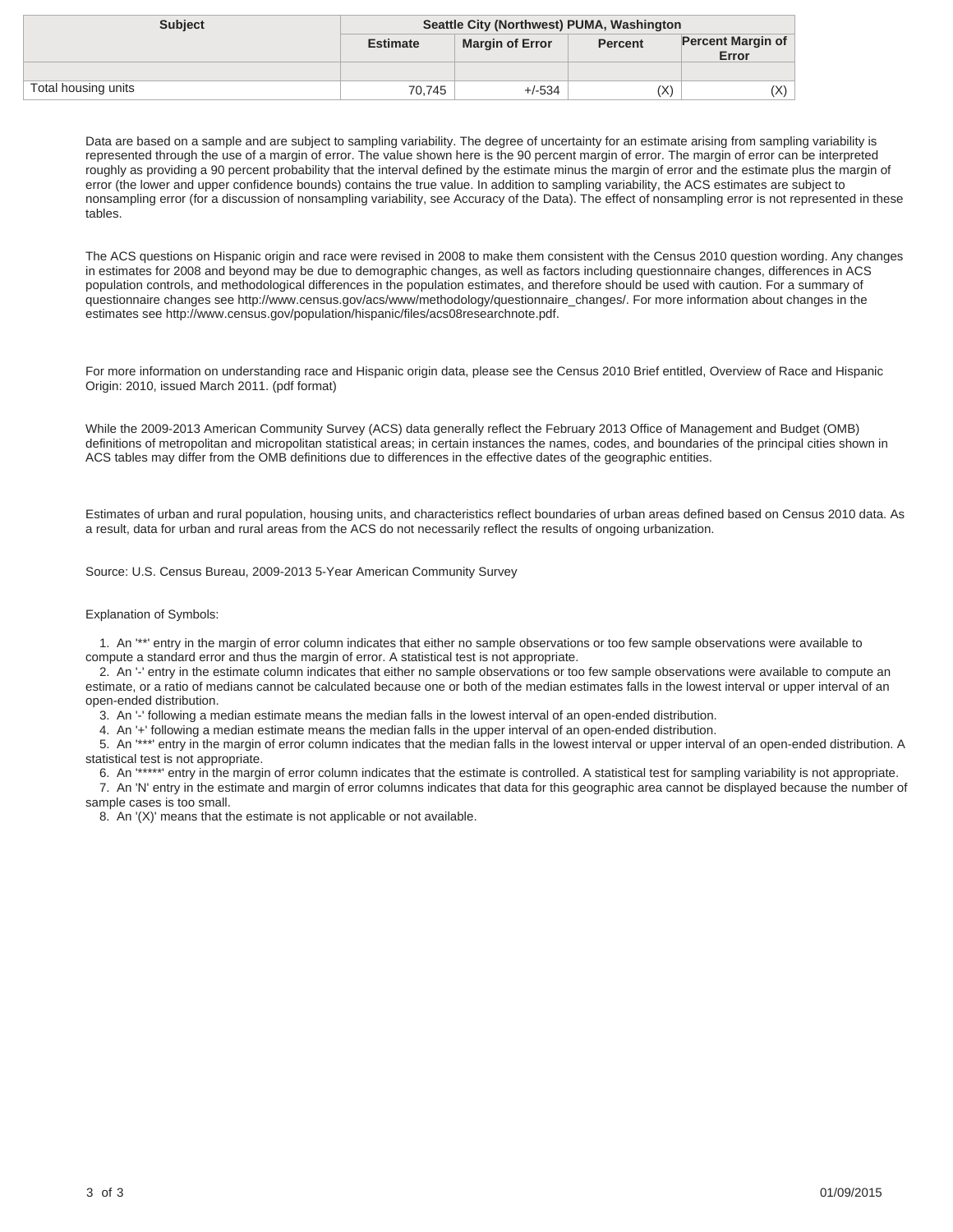# AMERICAN FactFinder

### DP05 | ACS DEMOGRAPHIC AND HOUSING ESTIMATES

### 2009-2013 American Community Survey 5-Year Estimates

Supporting documentation on code lists, subject definitions, data accuracy, and statistical testing can be found on the American Community Survey website in the Data and Documentation section.

Sample size and data quality measures (including coverage rates, allocation rates, and response rates) can be found on the American Community Survey website in the Methodology section.

| <b>Subject</b>          |                 | Seattle City (Southeast)--Capitol Hill PUMA, Washington |         |                                   |  |
|-------------------------|-----------------|---------------------------------------------------------|---------|-----------------------------------|--|
|                         | <b>Estimate</b> | <b>Margin of Error</b>                                  | Percent | <b>Percent Margin of</b><br>Error |  |
| <b>SEX AND AGE</b>      |                 |                                                         |         |                                   |  |
| <b>Total population</b> | 109,638         | $+/-1,768$                                              | 109,638 | (X)                               |  |
| Male                    | 53,740          | $+/-1,330$                                              | 49.0%   | $+/-0.8$                          |  |
| Female                  | 55,898          | $+/-1,180$                                              | 51.0%   | $+/-0.8$                          |  |
| Under 5 years           | 6,199           | $+/-574$                                                | 5.7%    | $+/-0.5$                          |  |
| 5 to 9 years            | 5,556           | $+/-619$                                                | 5.1%    | $+/-0.5$                          |  |
| 10 to 14 years          | 4,706           | $+/-489$                                                | 4.3%    | $+/-0.4$                          |  |
| 15 to 19 years          | 5,462           | $+/-589$                                                | 5.0%    | $+/-0.5$                          |  |
| 20 to 24 years          | 7,767           | $+/-608$                                                | 7.1%    | $+/-0.5$                          |  |
| 25 to 34 years          | 20,828          | $+/-1,262$                                              | 19.0%   | $+/-1.1$                          |  |
| 35 to 44 years          | 18,595          | $+/-992$                                                | 17.0%   | $+/-0.9$                          |  |
| 45 to 54 years          | 14,436          | $+/-798$                                                | 13.2%   | $+/-0.8$                          |  |
| 55 to 59 years          | 6,596           | $+/-497$                                                | 6.0%    | $+/-0.5$                          |  |
| 60 to 64 years          | 6,466           | $+/-532$                                                | 5.9%    | $+/-0.5$                          |  |
| 65 to 74 years          | 7,591           | $+/-464$                                                | 6.9%    | $+/-0.4$                          |  |
| 75 to 84 years          | 3,454           | $+/-311$                                                | 3.2%    | $+/-0.3$                          |  |
| 85 years and over       | 1,982           | $+/-259$                                                | 1.8%    | $+/-0.2$                          |  |
| Median age (years)      | 37.3            | $+/-0.7$                                                | (X)     | (X)                               |  |
|                         |                 |                                                         |         |                                   |  |
| 18 years and over       | 90,716          | $+/-1,434$                                              | 82.7%   | $+/-0.8$                          |  |
| 21 years and over       | 86,529          | $+/-1,415$                                              | 78.9%   | $+/-0.9$                          |  |
| 62 years and over       | 16,814          | $+/-655$                                                | 15.3%   | $+/-0.6$                          |  |
| 65 years and over       | 13,027          | $+/-524$                                                | 11.9%   | $+/-0.5$                          |  |
| 18 years and over       | 90,716          | $+/-1,434$                                              | 90,716  | (X)                               |  |
| Male                    | 44,169          | $+/-1,157$                                              | 48.7%   | $+/-0.9$                          |  |
| Female                  | 46,547          | $+/-945$                                                | 51.3%   | $+/-0.9$                          |  |
|                         |                 |                                                         |         |                                   |  |
| 65 years and over       | 13,027          | $+/-524$                                                | 13,027  | (X)                               |  |
| Male                    | 5,477           | $+/-401$                                                | 42.0%   | $+/-2.3$                          |  |
| Female                  | 7,550           | $+/-397$                                                | 58.0%   | $+/-2.3$                          |  |
| <b>RACE</b>             |                 |                                                         |         |                                   |  |
| <b>Total population</b> | 109,638         | $+/-1,768$                                              | 109,638 | (X)                               |  |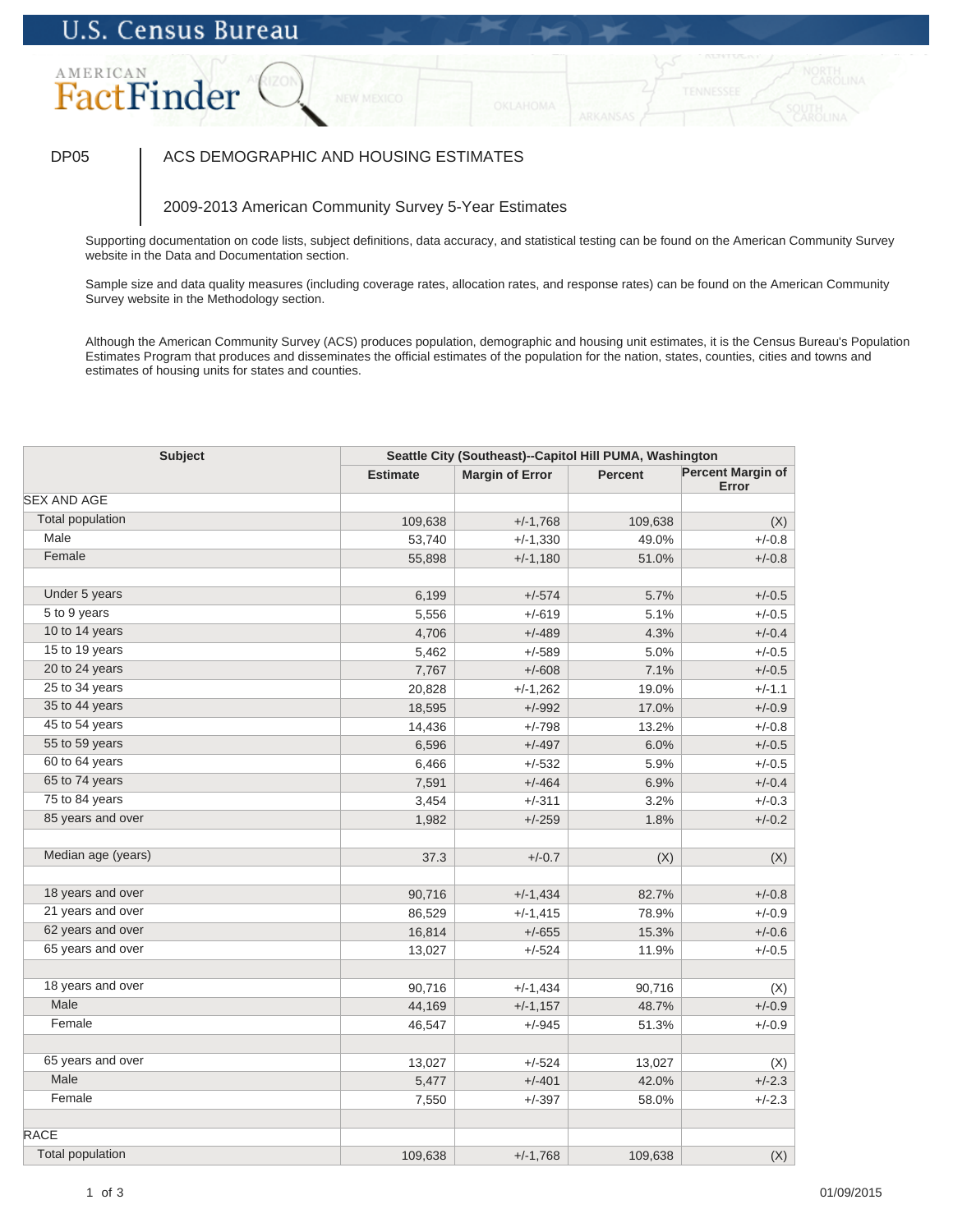| <b>Subject</b>                                      | Seattle City (Southeast)--Capitol Hill PUMA, Washington |                        |                |                                   |
|-----------------------------------------------------|---------------------------------------------------------|------------------------|----------------|-----------------------------------|
|                                                     | <b>Estimate</b>                                         | <b>Margin of Error</b> | <b>Percent</b> | <b>Percent Margin of</b><br>Error |
| One race                                            | 103,291                                                 | $+/-1,786$             | 94.2%          | $+/-0.8$                          |
| Two or more races                                   | 6,347                                                   | $+/-861$               | 5.8%           | $+/-0.8$                          |
|                                                     |                                                         |                        |                |                                   |
| One race                                            | 103,291                                                 | $+/-1,786$             | 94.2%          | $+/-0.8$                          |
| White                                               | 65,047                                                  | $+/-1,572$             | 59.3%          | $+/-1.4$                          |
| <b>Black or African American</b>                    | 18,323                                                  | $+/-1,365$             | 16.7%          | $+/-1.2$                          |
| American Indian and Alaska Native                   | 866                                                     | $+/-290$               | 0.8%           | $+/-0.3$                          |
| Cherokee tribal grouping                            | $\overline{0}$                                          | $+/-28$                | 0.0%           | $+/-0.1$                          |
| Chippewa tribal grouping                            | 16                                                      | $+/-26$                | 0.0%           | $+/-0.1$                          |
| Navajo tribal grouping                              | 19                                                      | $+/-22$                | 0.0%           | $+/-0.1$                          |
| Sioux tribal grouping                               | $\overline{2}$                                          | $+/-5$                 | 0.0%           | $+/-0.1$                          |
| Asian                                               | 17,087                                                  | $+/-1,130$             | 15.6%          | $+/-1.0$                          |
| Asian Indian                                        | 705                                                     | $+/-285$               | 0.6%           | $+/-0.3$                          |
| Chinese                                             | 3,088                                                   | $+/-607$               | 2.8%           | $+/-0.6$                          |
| Filipino                                            | 3,512                                                   | $+/-672$               | 3.2%           | $+/-0.6$                          |
| Japanese                                            | 1,586                                                   | $+/-305$               | 1.4%           | $+/-0.3$                          |
| Korean                                              | 850                                                     | $+/-231$               | 0.8%           | $+/-0.2$                          |
| Vietnamese                                          | 4,050                                                   | $+/-714$               | 3.7%           | $+/-0.6$                          |
| Other Asian                                         | 3,296                                                   | $+/-795$               | 3.0%           | $+/-0.7$                          |
| Native Hawaiian and Other Pacific Islander          | 625                                                     | $+/-464$               | 0.6%           | $+/-0.4$                          |
| Native Hawaiian                                     | 226                                                     | $+/-348$               | 0.2%           | $+/-0.3$                          |
| Guamanian or Chamorro                               | 48                                                      | $+/-56$                | 0.0%           | $+/-0.1$                          |
| Samoan                                              | 306                                                     | $+/-276$               | 0.3%           | $+/-0.3$                          |
| <b>Other Pacific Islander</b>                       | 45                                                      | $+/-47$                | 0.0%           | $+/-0.1$                          |
| Some other race                                     | 1,343                                                   | $+/-503$               | 1.2%           | $+/-0.5$                          |
| Two or more races                                   | 6,347                                                   | $+/-861$               | 5.8%           | $+/-0.8$                          |
| White and Black or African American                 | 1,023                                                   | $+/-312$               | 0.9%           | $+/-0.3$                          |
| White and American Indian and Alaska Native         | 1,116                                                   | $+/-374$               | 1.0%           | $+/-0.3$                          |
| White and Asian                                     | 1,850                                                   | $+/-345$               | 1.7%           | $+/-0.3$                          |
| Black or African American and American Indian and   | 445                                                     | $+/-232$               | 0.4%           | $+/-0.2$                          |
| Alaska Native                                       |                                                         |                        |                |                                   |
| Race alone or in combination with one or more other |                                                         |                        |                |                                   |
| races                                               |                                                         |                        |                |                                   |
| <b>Total population</b>                             | 109,638                                                 | $+/-1,768$             | 109,638        | (X)                               |
| White                                               | 70,281                                                  | $+/-1,611$             | 64.1%          | $+/-1.3$                          |
| <b>Black or African American</b>                    | 21,014                                                  | $+/-1,365$             | 19.2%          | $+/-1.2$                          |
| American Indian and Alaska Native                   | 3,467                                                   | $+/-782$               | 3.2%           | $+/-0.7$                          |
| Asian                                               | 19,860                                                  | $+/-1,125$             | 18.1%          | $+/-0.9$                          |
| Native Hawaiian and Other Pacific Islander          | 894                                                     | $+/-459$               | 0.8%           | $+/-0.4$                          |
| Some other race                                     | 1,730                                                   | $+/-550$               | 1.6%           | $+/-0.5$                          |
| HISPANIC OR LATINO AND RACE                         |                                                         |                        |                |                                   |
| Total population                                    | 109,638                                                 |                        | 109,638        |                                   |
| Hispanic or Latino (of any race)                    | 8,066                                                   | $+/-1,768$             | 7.4%           | (X)<br>$+/-1.0$                   |
| Mexican                                             | 5,181                                                   | $+/-1,141$             | 4.7%           | $+/-1.0$                          |
| <b>Puerto Rican</b>                                 |                                                         | $+/-1,103$             |                |                                   |
| Cuban                                               | 512                                                     | $+/-228$               | 0.5%           | $+/-0.2$                          |
| Other Hispanic or Latino                            | 173                                                     | $+/-103$               | 0.2%           | $+/-0.1$                          |
| Not Hispanic or Latino                              | 2,200                                                   | $+/-586$               | 2.0%           | $+/-0.5$                          |
| White alone                                         | 101,572                                                 | $+/-1,884$             | 92.6%          | $+/-1.0$                          |
| <b>Black or African American alone</b>              | 59,948                                                  | $+/-1,544$             | 54.7%          | $+/-1.4$                          |
| American Indian and Alaska Native alone             | 17,789                                                  | $+/-1,314$             | 16.2%          | $+/-1.2$                          |
| Asian alone                                         | 572                                                     | $+/-244$               | 0.5%           | $+/-0.2$                          |
|                                                     | 17,019                                                  | $+/-1,121$             | 15.5%          | $+/-1.0$                          |
| Native Hawaiian and Other Pacific Islander alone    | 625                                                     | $+/-464$               | 0.6%           | $+/-0.4$                          |
| Some other race alone                               | 192                                                     | $+/-120$               | 0.2%           | $+/-0.1$                          |
| Two or more races                                   | 5,427                                                   | $+/-752$               | 4.9%           | $+/-0.7$                          |
| Two races including Some other race                 | 51                                                      | $+/-36$                | 0.0%           | $+/-0.1$                          |
| Two races excluding Some other race, and Three      | 5,376                                                   | $+/-756$               | 4.9%           | $+/-0.7$                          |
| or more races                                       |                                                         |                        |                |                                   |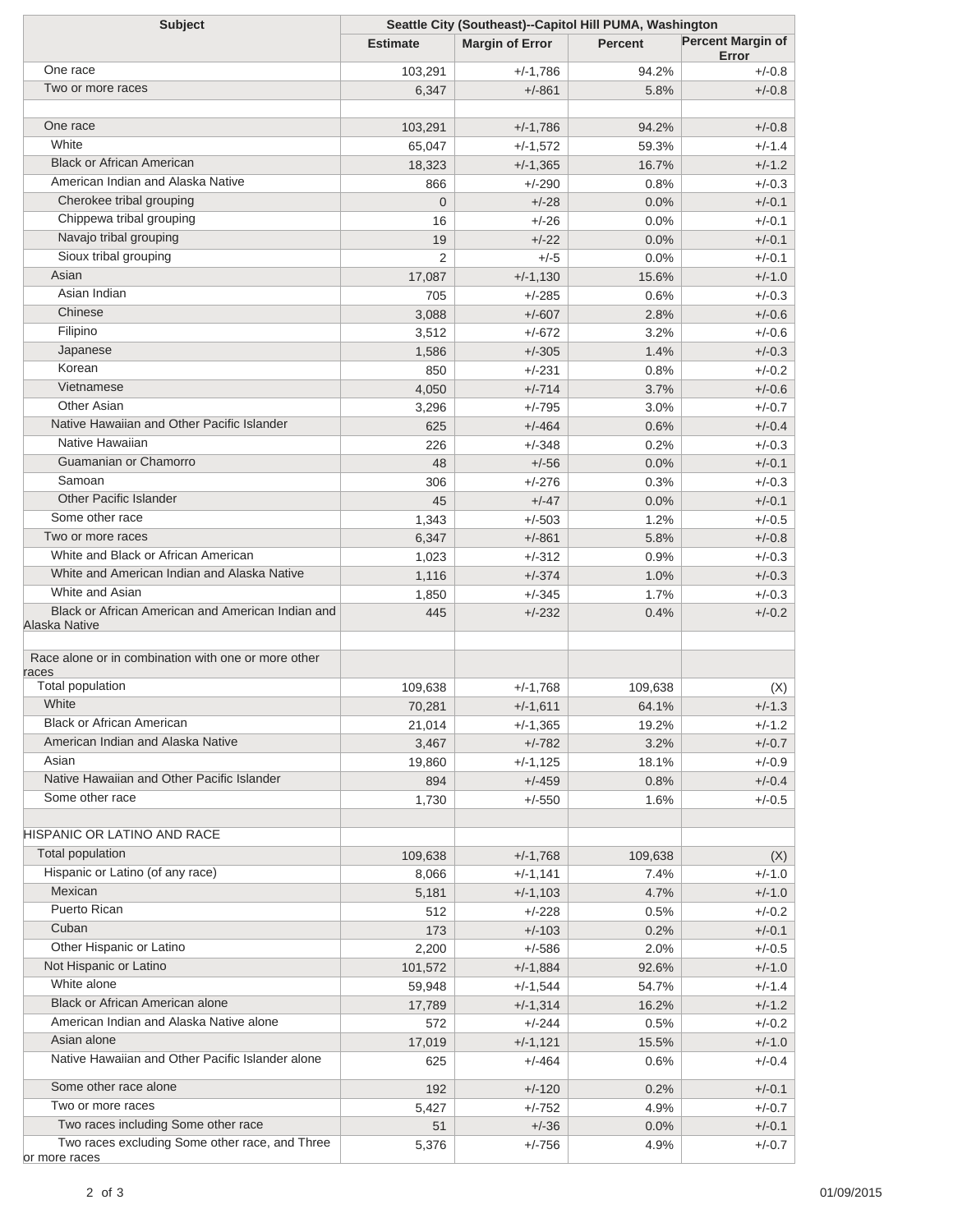| <b>Subject</b>      | Seattle City (Southeast)--Capitol Hill PUMA, Washington |                        |                |                                   |
|---------------------|---------------------------------------------------------|------------------------|----------------|-----------------------------------|
|                     | <b>Estimate</b>                                         | <b>Margin of Error</b> | <b>Percent</b> | <b>Percent Margin of</b><br>Error |
|                     |                                                         |                        |                |                                   |
| Total housing units | 50,927                                                  | $+/-475$               | (X)            | (X)                               |

The ACS questions on Hispanic origin and race were revised in 2008 to make them consistent with the Census 2010 question wording. Any changes in estimates for 2008 and beyond may be due to demographic changes, as well as factors including questionnaire changes, differences in ACS population controls, and methodological differences in the population estimates, and therefore should be used with caution. For a summary of questionnaire changes see http://www.census.gov/acs/www/methodology/questionnaire\_changes/. For more information about changes in the estimates see http://www.census.gov/population/hispanic/files/acs08researchnote.pdf.

For more information on understanding race and Hispanic origin data, please see the Census 2010 Brief entitled, Overview of Race and Hispanic Origin: 2010, issued March 2011. (pdf format)

While the 2009-2013 American Community Survey (ACS) data generally reflect the February 2013 Office of Management and Budget (OMB) definitions of metropolitan and micropolitan statistical areas; in certain instances the names, codes, and boundaries of the principal cities shown in ACS tables may differ from the OMB definitions due to differences in the effective dates of the geographic entities.

Estimates of urban and rural population, housing units, and characteristics reflect boundaries of urban areas defined based on Census 2010 data. As a result, data for urban and rural areas from the ACS do not necessarily reflect the results of ongoing urbanization.

Source: U.S. Census Bureau, 2009-2013 5-Year American Community Survey

#### Explanation of Symbols:

 1. An '\*\*' entry in the margin of error column indicates that either no sample observations or too few sample observations were available to compute a standard error and thus the margin of error. A statistical test is not appropriate.

 2. An '-' entry in the estimate column indicates that either no sample observations or too few sample observations were available to compute an estimate, or a ratio of medians cannot be calculated because one or both of the median estimates falls in the lowest interval or upper interval of an open-ended distribution.

3. An '-' following a median estimate means the median falls in the lowest interval of an open-ended distribution.

4. An '+' following a median estimate means the median falls in the upper interval of an open-ended distribution.

 5. An '\*\*\*' entry in the margin of error column indicates that the median falls in the lowest interval or upper interval of an open-ended distribution. A statistical test is not appropriate.

 6. An '\*\*\*\*\*' entry in the margin of error column indicates that the estimate is controlled. A statistical test for sampling variability is not appropriate. 7. An 'N' entry in the estimate and margin of error columns indicates that data for this geographic area cannot be displayed because the number of

sample cases is too small. 8. An '(X)' means that the estimate is not applicable or not available.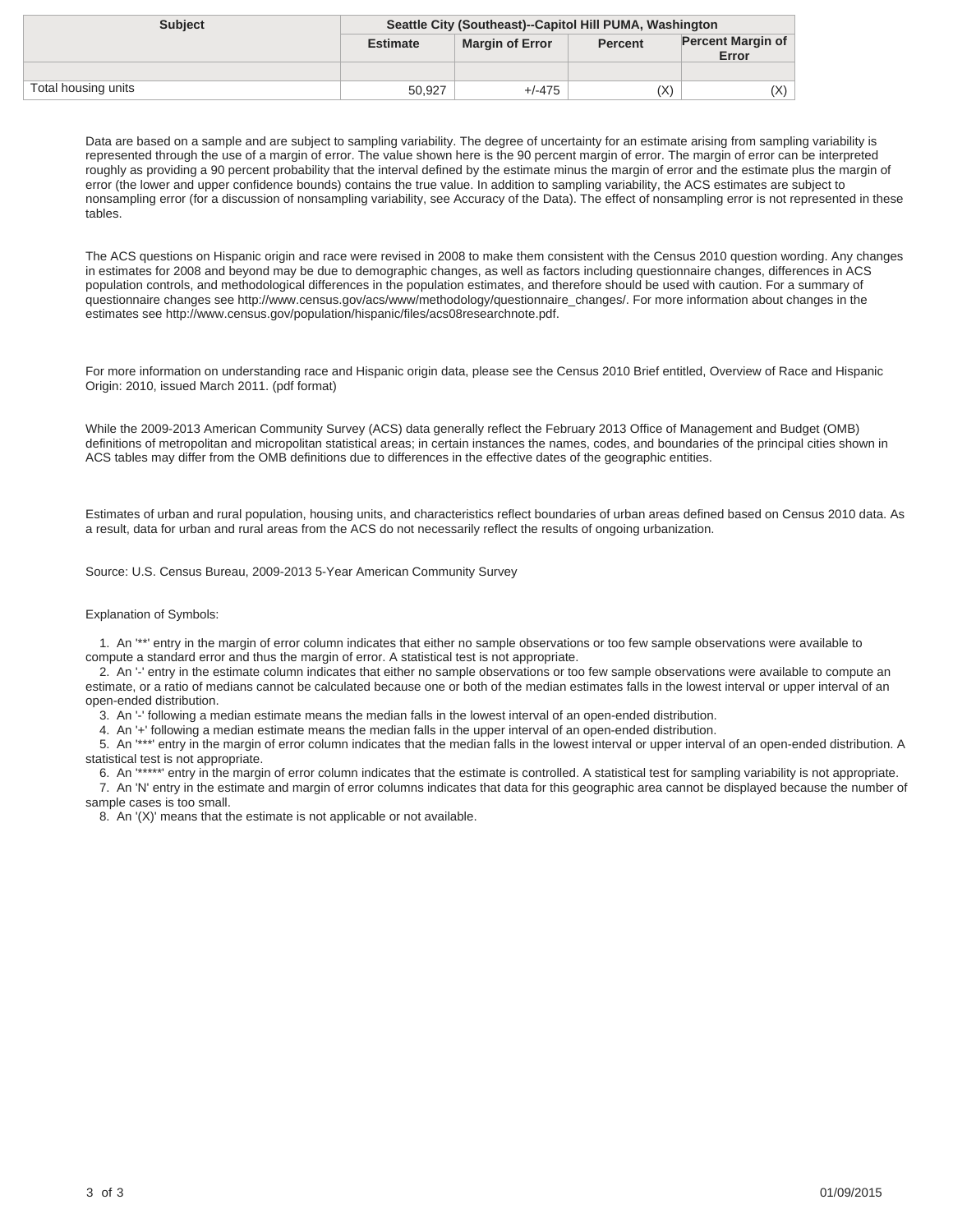### AMERICAN FactFinder

### DP05 | ACS DEMOGRAPHIC AND HOUSING ESTIMATES

### 2009-2013 American Community Survey 5-Year Estimates

Supporting documentation on code lists, subject definitions, data accuracy, and statistical testing can be found on the American Community Survey website in the Data and Documentation section.

Sample size and data quality measures (including coverage rates, allocation rates, and response rates) can be found on the American Community Survey website in the Methodology section.

| <b>Subject</b>          |                 | Seattle City (West)--Duwamish & Beacon Hill PUMA, Washington |                |                                   |  |
|-------------------------|-----------------|--------------------------------------------------------------|----------------|-----------------------------------|--|
|                         | <b>Estimate</b> | <b>Margin of Error</b>                                       | <b>Percent</b> | <b>Percent Margin of</b><br>Error |  |
| <b>SEX AND AGE</b>      |                 |                                                              |                |                                   |  |
| <b>Total population</b> | 132,731         | $+/-2,208$                                                   | 132,731        | (X)                               |  |
| Male                    | 65,234          | $+/-1,453$                                                   | 49.1%          | $+/-0.6$                          |  |
| Female                  | 67,497          | $+/-1,248$                                                   | 50.9%          | $+/-0.6$                          |  |
|                         |                 |                                                              |                |                                   |  |
| Under 5 years           | 9,251           | $+/-757$                                                     | 7.0%           | $+/-0.5$                          |  |
| 5 to 9 years            | 7,529           | $+/-738$                                                     | 5.7%           | $+/-0.5$                          |  |
| 10 to 14 years          | 6,533           | $+/-554$                                                     | 4.9%           | $+/-0.4$                          |  |
| 15 to 19 years          | 5,940           | $+/-516$                                                     | 4.5%           | $+/-0.4$                          |  |
| 20 to 24 years          | 6,625           | $+/-649$                                                     | 5.0%           | $+/-0.5$                          |  |
| 25 to 34 years          | 22,870          | $+/-1,182$                                                   | 17.2%          | $+/-0.8$                          |  |
| 35 to 44 years          | 22,031          | $+/-1,159$                                                   | 16.6%          | $+/-0.8$                          |  |
| 45 to 54 years          | 19,800          | $+/-978$                                                     | 14.9%          | $+/-0.8$                          |  |
| 55 to 59 years          | 8,330           | $+/-602$                                                     | 6.3%           | $+/-0.5$                          |  |
| 60 to 64 years          | 8,177           | $+/-594$                                                     | 6.2%           | $+/-0.4$                          |  |
| 65 to 74 years          | 8,282           | $+/-525$                                                     | 6.2%           | $+/-0.4$                          |  |
| 75 to 84 years          | 4,692           | $+/-403$                                                     | 3.5%           | $+/-0.3$                          |  |
| 85 years and over       | 2,671           | $+/-325$                                                     | 2.0%           | $+/-0.2$                          |  |
|                         |                 |                                                              |                |                                   |  |
| Median age (years)      | 38.4            | $+/-0.5$                                                     | (X)            | (X)                               |  |
| 18 years and over       | 105,675         | $+/-1,706$                                                   | 79.6%          | $+/-0.7$                          |  |
| 21 years and over       | 102,543         | $+/-1,681$                                                   | 77.3%          | $+/-0.7$                          |  |
| 62 years and over       | 20,314          | $+/-863$                                                     | 15.3%          | $+/-0.6$                          |  |
| 65 years and over       | 15,645          | $+/-733$                                                     | 11.8%          | $+/-0.5$                          |  |
|                         |                 |                                                              |                |                                   |  |
| 18 years and over       | 105,675         | $+/-1,706$                                                   | 105,675        | (X)                               |  |
| Male                    | 51,791          | $+/-1,296$                                                   | 49.0%          | $+/-0.7$                          |  |
| Female                  | 53,884          | $+/-986$                                                     | 51.0%          | $+/-0.7$                          |  |
| 65 years and over       | 15,645          | $+/-733$                                                     | 15,645         | (X)                               |  |
| Male                    | 6,597           | $+/-430$                                                     | 42.2%          | $+/-2.0$                          |  |
| Female                  | 9,048           | $+/-536$                                                     | 57.8%          | $+/-2.0$                          |  |
| <b>RACE</b>             |                 |                                                              |                |                                   |  |
| <b>Total population</b> |                 |                                                              |                |                                   |  |
|                         | 132,731         | $+/-2,208$                                                   | 132,731        | (X)                               |  |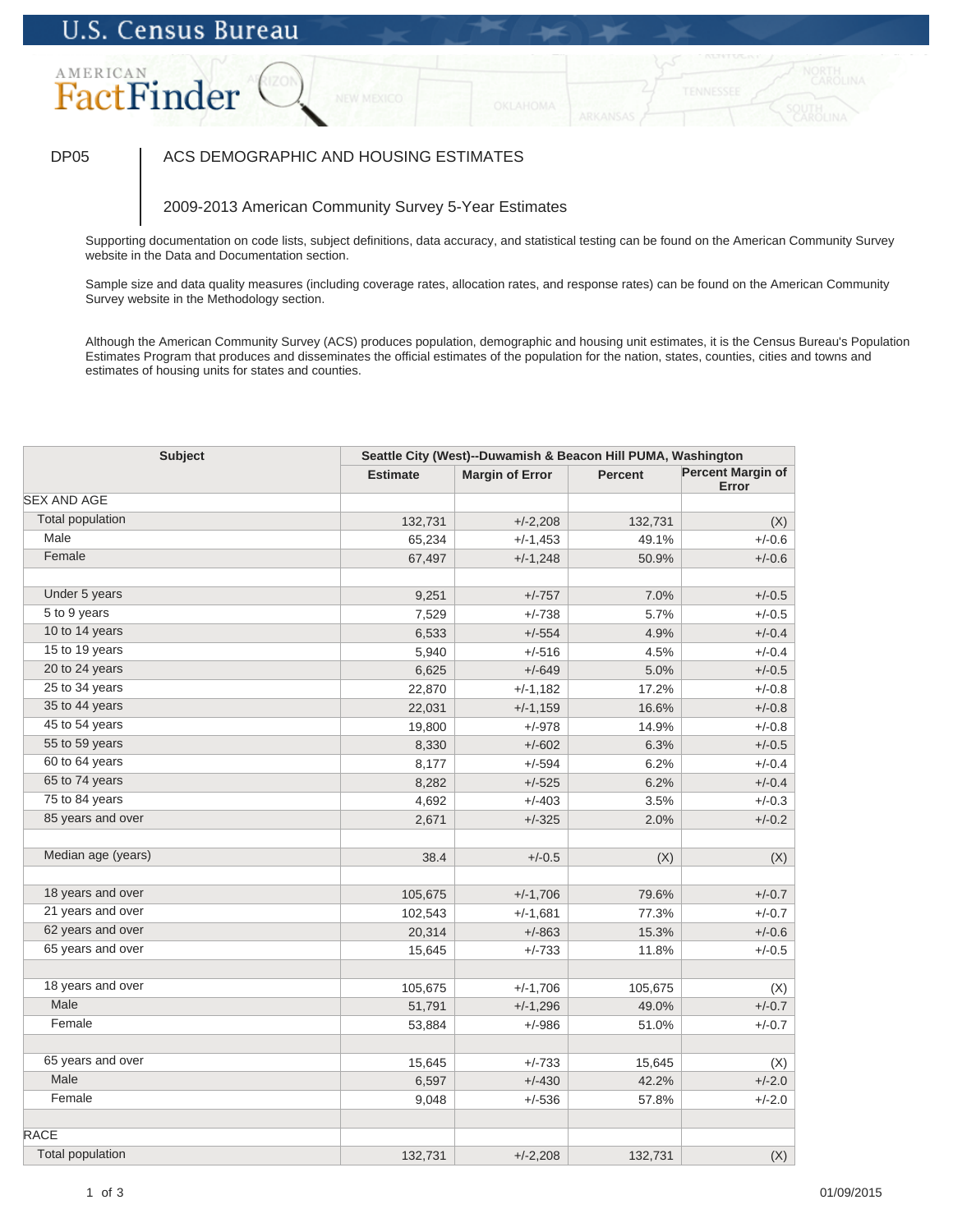| <b>Subject</b>                                      | Seattle City (West)--Duwamish & Beacon Hill PUMA, Washington |                        |                |                                   |  |
|-----------------------------------------------------|--------------------------------------------------------------|------------------------|----------------|-----------------------------------|--|
|                                                     | <b>Estimate</b>                                              | <b>Margin of Error</b> | <b>Percent</b> | <b>Percent Margin of</b><br>Error |  |
| One race                                            | 125,511                                                      | $+/-2,341$             | 94.6%          | $+/-0.7$                          |  |
| Two or more races                                   | 7,220                                                        | $+/-890$               | 5.4%           | $+/-0.7$                          |  |
|                                                     |                                                              |                        |                |                                   |  |
| One race                                            | 125,511                                                      | $+/-2,341$             | 94.6%          | $+/-0.7$                          |  |
| White                                               | 78,710                                                       | $+/-2,048$             | 59.3%          | $+/-1.2$                          |  |
| <b>Black or African American</b>                    | 14,291                                                       | $+/-1,040$             | 10.8%          | $+/-0.8$                          |  |
| American Indian and Alaska Native                   | 1,065                                                        | $+/-338$               | 0.8%           | $+/-0.3$                          |  |
| Cherokee tribal grouping                            | 13                                                           | $+/-22$                | 0.0%           | $+/-0.1$                          |  |
| Chippewa tribal grouping                            | 0                                                            | $+/-28$                | 0.0%           | $+/-0.1$                          |  |
| Navajo tribal grouping                              | 19                                                           | $+/-32$                | 0.0%           | $+/-0.1$                          |  |
| Sioux tribal grouping                               | 21                                                           | $+/-22$                | 0.0%           | $+/-0.1$                          |  |
| Asian                                               | 28,117                                                       | $+/-1,604$             | 21.2%          | $+/-1.1$                          |  |
| Asian Indian                                        | 319                                                          | $+/-181$               | 0.2%           | $+/-0.1$                          |  |
| Chinese                                             | 9,097                                                        | $+/-1,010$             | 6.9%           | $+/-0.7$                          |  |
| Filipino                                            | 5,913                                                        | $+/-980$               | 4.5%           | $+/-0.7$                          |  |
| Japanese                                            | 2,057                                                        | $+/-349$               | 1.5%           | $+/-0.3$                          |  |
| Korean                                              | 689                                                          | $+/-234$               | 0.5%           | $+/-0.2$                          |  |
| Vietnamese                                          | 6,489                                                        | $+/-1,152$             | 4.9%           | $+/-0.9$                          |  |
| <b>Other Asian</b>                                  | 3,553                                                        | $+/-920$               | 2.7%           | $+/-0.7$                          |  |
| Native Hawaiian and Other Pacific Islander          | 1,028                                                        | $+/-354$               | 0.8%           | $+/-0.3$                          |  |
| Native Hawaiian                                     | 100                                                          | $+/-134$               | 0.1%           | $+/-0.1$                          |  |
| Guamanian or Chamorro                               | 152                                                          | $+/-148$               | 0.1%           | $+/-0.1$                          |  |
| Samoan                                              | 542                                                          | $+/-276$               | 0.4%           | $+/-0.2$                          |  |
| <b>Other Pacific Islander</b>                       | 234                                                          | $+/-173$               | 0.2%           | $+/-0.1$                          |  |
| Some other race                                     | 2,300                                                        | $+/-629$               | 1.7%           | $+/-0.5$                          |  |
| Two or more races                                   | 7,220                                                        | $+/-890$               | 5.4%           | $+/-0.7$                          |  |
| White and Black or African American                 | 1,208                                                        | $+/-427$               | 0.9%           | $+/-0.3$                          |  |
| White and American Indian and Alaska Native         | 1,072                                                        | $+/-310$               | 0.8%           | $+/-0.2$                          |  |
| White and Asian                                     | 2,622                                                        | $+/-449$               | 2.0%           | $+/-0.3$                          |  |
| Black or African American and American Indian and   | 335                                                          | $+/-181$               | 0.3%           | $+/-0.1$                          |  |
| Alaska Native                                       |                                                              |                        |                |                                   |  |
| Race alone or in combination with one or more other |                                                              |                        |                |                                   |  |
| races                                               |                                                              |                        |                |                                   |  |
| <b>Total population</b>                             | 132,731                                                      | $+/-2,208$             | 132,731        | (X)                               |  |
| White                                               | 84,836                                                       | $+/-2,108$             | 63.9%          | $+/-1.2$                          |  |
| <b>Black or African American</b>                    | 16,725                                                       | $+/-1,245$             | 12.6%          | $+/-1.0$                          |  |
| American Indian and Alaska Native                   | 3,061                                                        | $+/-599$               | 2.3%           | $+/-0.5$                          |  |
| Asian                                               | 31,773                                                       | $+/-1,535$             | 23.9%          | $+/-1.0$                          |  |
| Native Hawaiian and Other Pacific Islander          | 1,902                                                        | $+/-499$               | 1.4%           | $+/-0.4$                          |  |
| Some other race                                     | 2,738                                                        | $+/-651$               | 2.1%           | $+/-0.5$                          |  |
|                                                     |                                                              |                        |                |                                   |  |
| HISPANIC OR LATINO AND RACE                         |                                                              |                        |                |                                   |  |
| Total population                                    | 132,731                                                      | $+/-2,208$             | 132,731        | (X)                               |  |
| Hispanic or Latino (of any race)                    | 11,751                                                       | $+/-1,161$             | 8.9%           | $+/-0.9$                          |  |
| Mexican                                             | 8,766                                                        | $+/-1,125$             | 6.6%           | $+/-0.8$                          |  |
| Puerto Rican                                        | 395                                                          | $+/-176$               | 0.3%           | $+/-0.1$                          |  |
| Cuban                                               | 356                                                          | $+/-256$               | 0.3%           | $+/-0.2$                          |  |
| Other Hispanic or Latino                            | 2,234                                                        | $+/-427$               | 1.7%           | $+/-0.3$                          |  |
| Not Hispanic or Latino                              | 120,980                                                      | $+/-2,236$             | 91.1%          | $+/-0.9$                          |  |
| White alone                                         | 71,023                                                       | $+/-1,950$             | 53.5%          | $+/-1.2$                          |  |
| Black or African American alone                     | 14,150                                                       | $+/-1,035$             | 10.7%          | $+/-0.8$                          |  |
| American Indian and Alaska Native alone             | 711                                                          | $+/-244$               | 0.5%           | $+/-0.2$                          |  |
| Asian alone                                         | 27,976                                                       | $+/-1,616$             | 21.1%          | $+/-1.1$                          |  |
| Native Hawaiian and Other Pacific Islander alone    | 1,028                                                        | $+/-354$               | 0.8%           | $+/-0.3$                          |  |
| Some other race alone                               | 62                                                           | $+/-43$                | 0.0%           | $+/-0.1$                          |  |
| Two or more races                                   | 6,030                                                        | $+/-709$               | 4.5%           | $+/-0.5$                          |  |
| Two races including Some other race                 | 138                                                          | $+/-83$                | 0.1%           | $+/-0.1$                          |  |
| Two races excluding Some other race, and Three      | 5,892                                                        | $+/-698$               | 4.4%           | $+/-0.5$                          |  |
| or more races                                       |                                                              |                        |                |                                   |  |